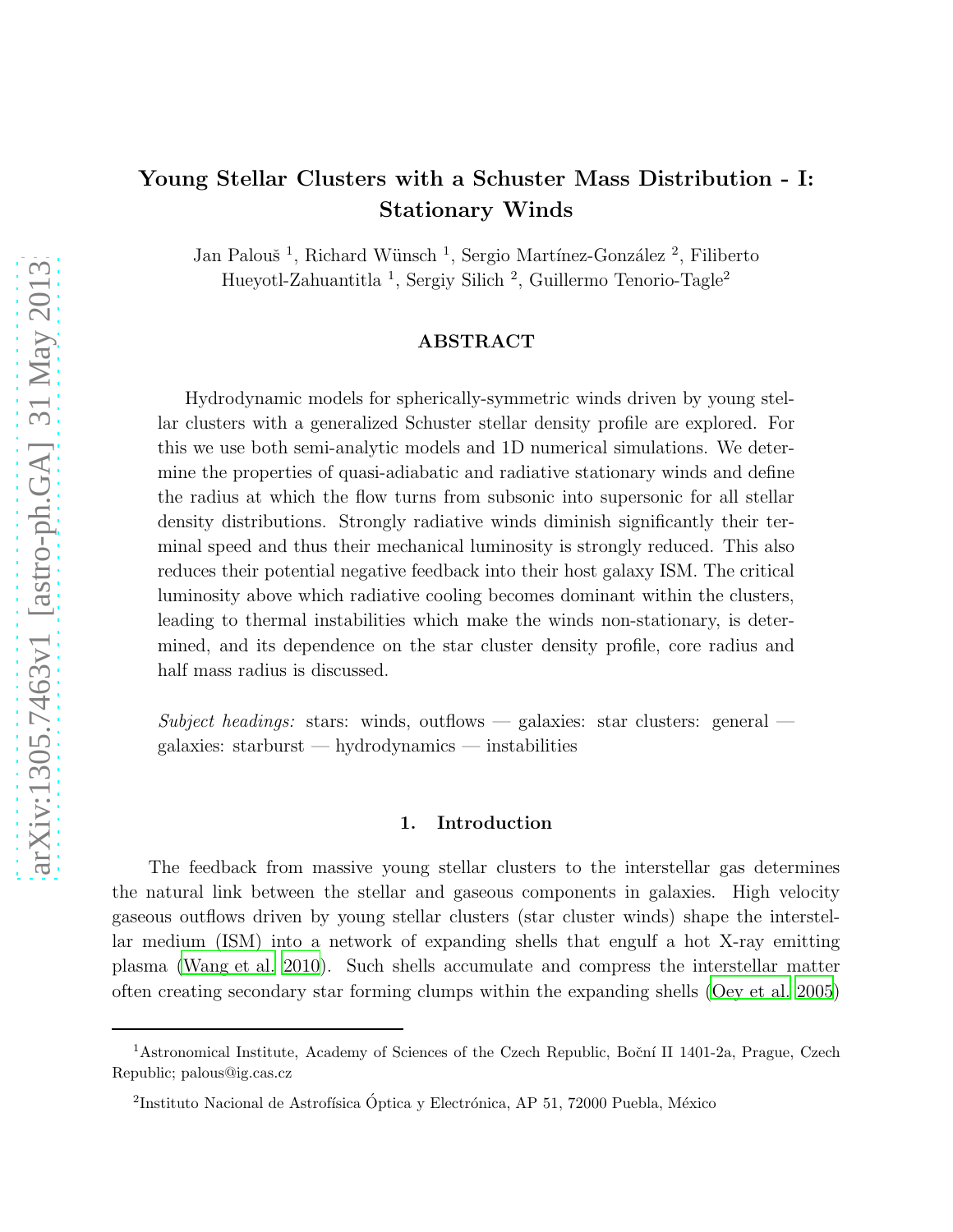and massive young stellar systems in sites of shell collisions, as it seems to be the case of 30 Dor and other regions in the Large Magellanic Cloud [\(Dawson et al. 2013;](#page-19-1) [Book et al.](#page-19-2) [2009\)](#page-19-2). A number of massive young stellar clusters are found in interacting and starburst galaxies [\(Portegies Zwart et al. 2010](#page-19-3)), where the thermalization of the kinetic energy supplied by massive stars may result in powerful, galactic scale outflows, which link the central starburst zone of galaxies with the low density galactic gaseous halo and the intergalactic medium (Tenorio-Tagle & Muñoz-Tuñón 1998; [Tenorio-Tagle et al. 2003](#page-20-2)).

Theoretical models dealing with such outflows, assumed either that the energy is released in the system center, or that stars are homogeneously distributed within the star cluster volume, as suggested in the pioneer work by [Chevalier & Clegg \(1985\)](#page-19-4). The discussion of winds driven by clusters with different stellar density distributions is rather incomplete: Rodríguez-González et al. (2007) found an analytic non-radiative solution in the case of a power law stellar density distributions and compared it with 3D simulations. [Ji et al. \(2006\)](#page-19-6) presented results from 1D numerical simulations of non-radiative winds driven by stellar clusters with an exponential stellar density distributions. The impact of radiative cooling on winds driven by stellar clusters with an exponential stellar density distribution is discussed in [Silich et al. \(2011](#page-20-3)), who developed a semi-analytic method, which allows to localize the position of the singular point where the flow turns from subsonic to supersonic and calculate the run of all hydrodynamical variables in this case.

The observed star cluster brightness profiles, however, are different from those discussed in all above studies. In most cases a generalized Schuster density profile with  $\rho_* \propto [1 +$  $(r/R_c)^2$ <sup>-β</sup> with  $\beta = 1.5$ , where  $R_c$  is the core radius of the cluster stellar distribution, provides the best fit to the empirical mass distribution in young stellar clusters [\(Veltmann](#page-20-4) [1979\)](#page-20-4). [Whitworth & Ward-Thompson \(2001\)](#page-20-5) used this profile to describe the distribution of pre-stellar cores (PSC) in their model of forming clusters. [Dib et](#page-19-7) al. [\(2007\)](#page-19-7) adopted this distribution to PSC and young stars in the Arches cluster near the center of the Milky Way. [Elson et al. \(1987](#page-19-8)) revealed that the generalized Schuster model with  $\beta = 1.75$ , provides a very good fit to the stellar densities of young stellar clusters in the Large Magellanic Cloud. Furthermore, [Mengel et al. \(2002](#page-19-9)) used HST observations of young stellar clusters in the Antennae galaxies [\(Whitmore et al. 1999](#page-20-6)), and found that a King model [\(King 1962,](#page-19-10) [1966\)](#page-19-11) provides the best agreement with the observed stellar surface densities, corresponding to a generalized Schuster model.

The adiabatic model of winds driven by clusters with a homogeneous stellar density distribution by Chevalier & Clegg  $(1985, \text{ hereafter CC85})$  complemented with the effects of radiative cooling were explored by [Silich et al. \(2004\)](#page-20-7), [Tenorio-Tagle et al. \(2007](#page-20-8)), Wünsch et al. (2007), Wünsch et al. (2008), [Tenorio-Tagle et al.](#page-20-11) [\(2010](#page-20-11)), and Wünsch et al.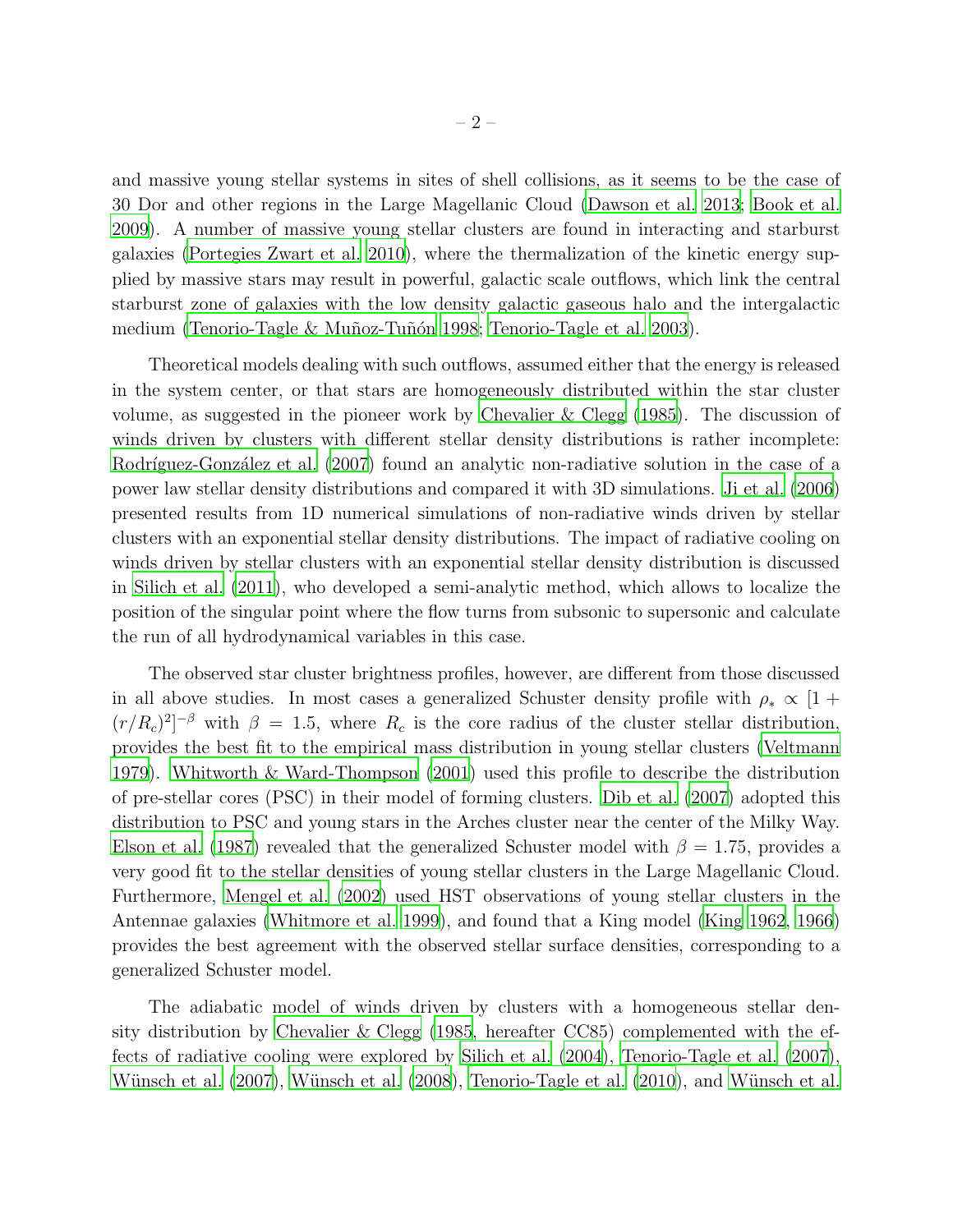[\(2011\)](#page-20-12). They concluded that the importance of cooling increases for larger mass clusters. For a given cluster radius, when the cluster mass surpasses a critical value, the stationary wind solution vanishes.

Here we extend our previous results to clusters with a generalized Schuster profile and discuss how it affects the hydrodynamics of star cluster winds. One can use the results presented here, as a reference model, and compare them with the observed systems. This might improve the link between observations and model predictions, help in the interpretation of observational data and improve our understanding of the stellar feedback and the fraction of stellar mass returned to the galactic ISM.

The paper is organized as follows: the input star cluster model is formulated in section 2. In section 3 we introduce the set of main equations and present them in the form suitable for numerical integration in the semi-analytic approach. The numerical model is presented in section 4. Reference models are described in section 5, where the results obtained with different methods are compared. We discuss separately the non-radiative solutions and the stationary radiative solutions through a detailed comparative description of models obtained with different energies. We summarize our major results in section 6. The non-stationary solutions including thermal instabilities will be discussed in a forthcoming communication (Wünsch et al. 2013).

## 2. Input model

We consider young and compact spherical clusters with constant total mass and energy deposition rates,  $\dot{M}_{SC}$  and  $L_{SC}$ , and a generalized Schuster stellar mass density distribution [\(Ninkovic 1998\)](#page-19-12):

<span id="page-2-0"></span>
$$
\rho_{\star}(r) = \frac{\rho_{\star 0}}{\left[1 + \left(r/R_c\right)^2\right]^{\beta}},\tag{1}
$$

where  $\rho_{\star0}$  is the central stellar density,  $R_c$  is the radius of the star cluster "core" and  $\beta \geq 0$ defines the steepness of the stellar distribution. The cumulative mass within a given radius r is then:

$$
M_{SC}(r) = \int_0^r \frac{4\pi \rho_{*0} x^2 dx}{\left[1 + \left(x/R_c\right)^2\right]^\beta} = \frac{4\pi}{3} \rho_{*0} r^3 {}_2F_1(3/2, \beta, 5/2, -r^2/R_c^2),\tag{2}
$$

where  ${}_2F_1$  is the Gauss hypergeometric function,  ${}_2F_1(3/2, \beta, 5/2, -r^2/R_c^2)$ , hereafter abbreviated as  $F_\beta(r)$ .

If  $\beta \leq 3/2$  and  $r \to \infty$ , the mass of the cluster is infinite. However, if  $\beta > 3/2$ , the cumulative mass is finite even if  $r \to \infty$ . In order to keep the cluster total mass finite even for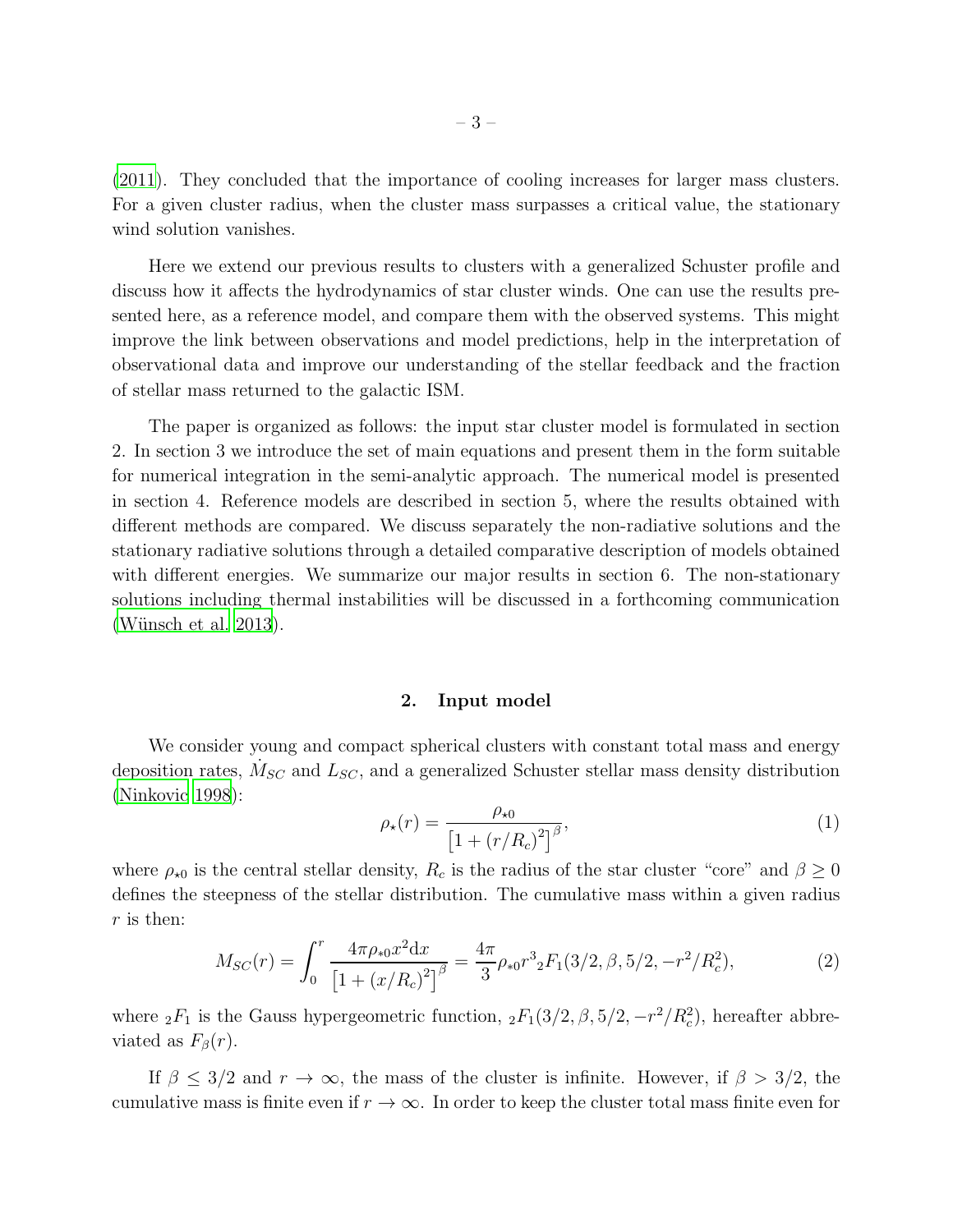$\beta \leq 3/2$ , the stellar density distribution (equation [1\)](#page-2-0) must be truncated at some radius  $R_{SC}$ . The consideration of the cluster radius  $R_{SC}$  is justified as a consequence of environmental effects, tides etc., which remove mass from the cluster periphery. When  $\beta = 3/2$  and  $R_{SC}/R_c \rightarrow \infty$ , equation [\(1\)](#page-2-0) leads to the [King \(1962\)](#page-19-10) surface density distribution [\(Ninkovic](#page-19-12) [1998\)](#page-19-12). Note, that in the case of a homogeneous stellar mass distribution ( $\beta = 0$ ) the core radius  $R_c$  vanishes from all formulae.

Here it is assumed, as in CC85, that the mechanical energy deposited by massive stars and supernova explosions is thermalized in random collisions of nearby stellar winds and supernova ejecta and that sources of mass  $(q_m)$  and energy  $(q_e)$  are distributed in direct proportion to the local star density:

<span id="page-3-1"></span>
$$
q_e(r) = q_{e0} \left[ 1 + (r/R_c)^2 \right]^{-\beta}, \tag{3}
$$

$$
q_m(r) = q_{m0} \left[ 1 + (r/R_c)^2 \right]^{-\beta}, \tag{4}
$$

where the normalization constants  $q_{e0}$  and  $q_{m0}$  are:

<span id="page-3-2"></span>
$$
q_{e0} = 3L_{SC}/4\pi R_c^3 F_\beta(R_{SC}),\tag{5}
$$

$$
q_{m0} = 3\dot{M}_{SC}/4\pi R_c^3 F_\beta(R_{SC}).
$$
\n(6)

# 3. Semi-analytic approach

#### 3.1. *Basic equations*

The hydrodynamic equations for the steady state, spherically symmetric flows driven by clusters with energy and mass deposition rates  $q_e(r)$  and  $q_m(r)$  are (see, for example, [Johnson & Axford 1971;](#page-19-13) [Chevalier & Clegg 1985](#page-19-4); Cantó et al. 2000; [Silich et al. 2004\)](#page-20-7):

<span id="page-3-0"></span>
$$
\frac{1}{r^2}\frac{\mathrm{d}}{\mathrm{d}r}\left(\rho u r^2\right) = q_m,\tag{7}
$$

$$
\rho u \frac{\mathrm{d}u}{\mathrm{d}r} = -\frac{\mathrm{d}p}{\mathrm{d}r} - q_m u,\tag{8}
$$

$$
\frac{1}{r^2}\frac{d}{dr}\left[\rho u r^2 \left(\frac{u^2}{2} + \frac{\gamma}{\gamma - 1} \frac{p}{\rho}\right)\right] = q_e - Q,\tag{9}
$$

where u, p, and  $\rho$  are the gas outflow velocity, thermal pressure and density, respectively,  $\gamma$  $(=5/3)$  is the ratio of the specific heats,  $Q = n_e n_i \Lambda(T, Z)$  is the cooling rate,  $n_e$ ,  $n_i$  are the number densities of electrons and ions, and  $\Lambda(T, Z)$  is the cooling function, which depends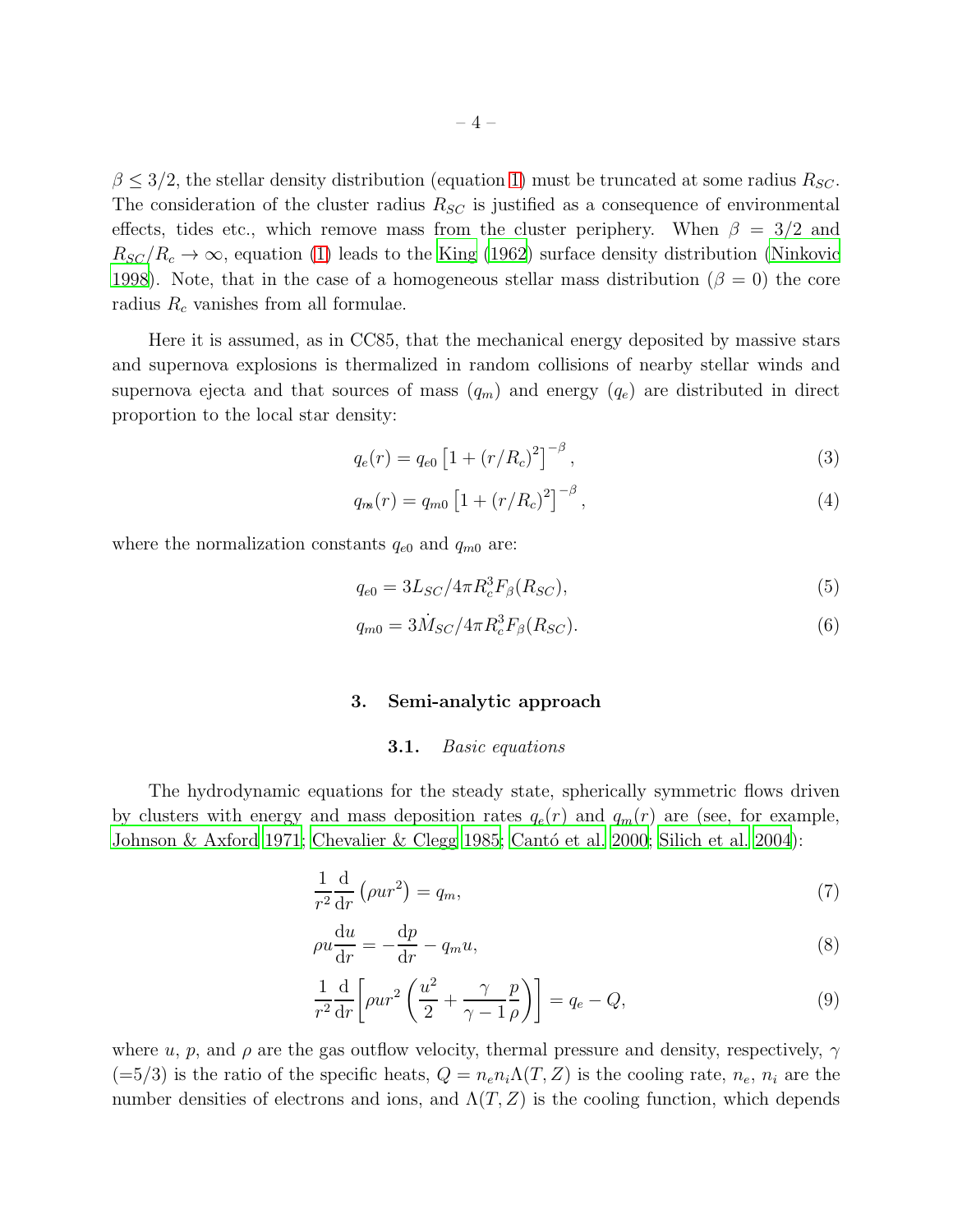on the gas temperature  $T$  and metallicity  $Z$ . We use the equilibrium cooling function for optically thin plasma obtained by [Plewa \(1995\)](#page-19-15). In all calculations the metallicity of the plasma was set to the solar value. Hereafter we relate the energy and the mass deposition rates,  $L_{SC}$  and  $\dot{M}_{SC}$ , via the equation:

<span id="page-4-1"></span>
$$
L_{SC} = \dot{M}_{SC} V_{A\infty}^2 / 2,\tag{10}
$$

and assume that the adiabatic wind terminal speed,  $V_{A\infty}$ , is constant. For a known star cluster mechanical luminosity  $L_{SC}$ , the parameter  $V_{A\infty}$  defines the mass deposition rate.

The integration of the mass conservation equation [\(7\)](#page-3-0) yields:

$$
\rho u r^2 = q_{m0} r^3 F_\beta(r) / 3 + C. \tag{11}
$$

If the density and the velocity of the flow in the star cluster center are finite, the constant of integration must be zero:  $C = 0$ . Using this expression and taking the derivative of equation [\(9\)](#page-3-0), one can present the main equations in a form suitable for numerical integration:

<span id="page-4-0"></span>
$$
\frac{du}{dr} = \frac{(\gamma - 1)(q_e - Q) + (\gamma + 1)q_m u^2/2 - 2c^2 \rho u/r}{\rho(c^2 - u^2)},
$$
\n(12)

$$
\frac{\mathrm{d}p}{\mathrm{d}r} = -\rho u \frac{\mathrm{d}u}{\mathrm{d}r} - q_m u \,,\tag{13}
$$

$$
\rho = \frac{q_{m0}r}{3u} F_{\beta}(r) ,\qquad (14)
$$

where c is the local speed of sound,  $c^2 = \gamma p/\rho$ .

Given a cluster radius  $R_{SC}$ , outside of which there are no sources of mass and energy, the set of the main equations for  $r > R_{SC}$  is:

$$
\frac{\mathrm{d}u}{\mathrm{d}r} = \frac{(\gamma - 1)rQ + 2\gamma pu}{r\rho(u^2 - c^2)},\tag{15}
$$

$$
\frac{\mathrm{d}p}{\mathrm{d}r} = -\frac{\dot{M}}{4\pi r^2} \frac{\mathrm{d}u}{\mathrm{d}r},\tag{16}
$$

$$
\rho = \frac{\dot{M}}{4\pi u r^2},\tag{17}
$$

where  $\dot{M}$  is the flux of mass through the star cluster surface.

## 3.2. *Integration procedure*

As a consequence of equation [\(14\)](#page-4-0) the central gas density  $\rho_0$  is non zero and remains finite only if the flow velocity at  $r = 0$  is zero, and grows linearly with radius near the center.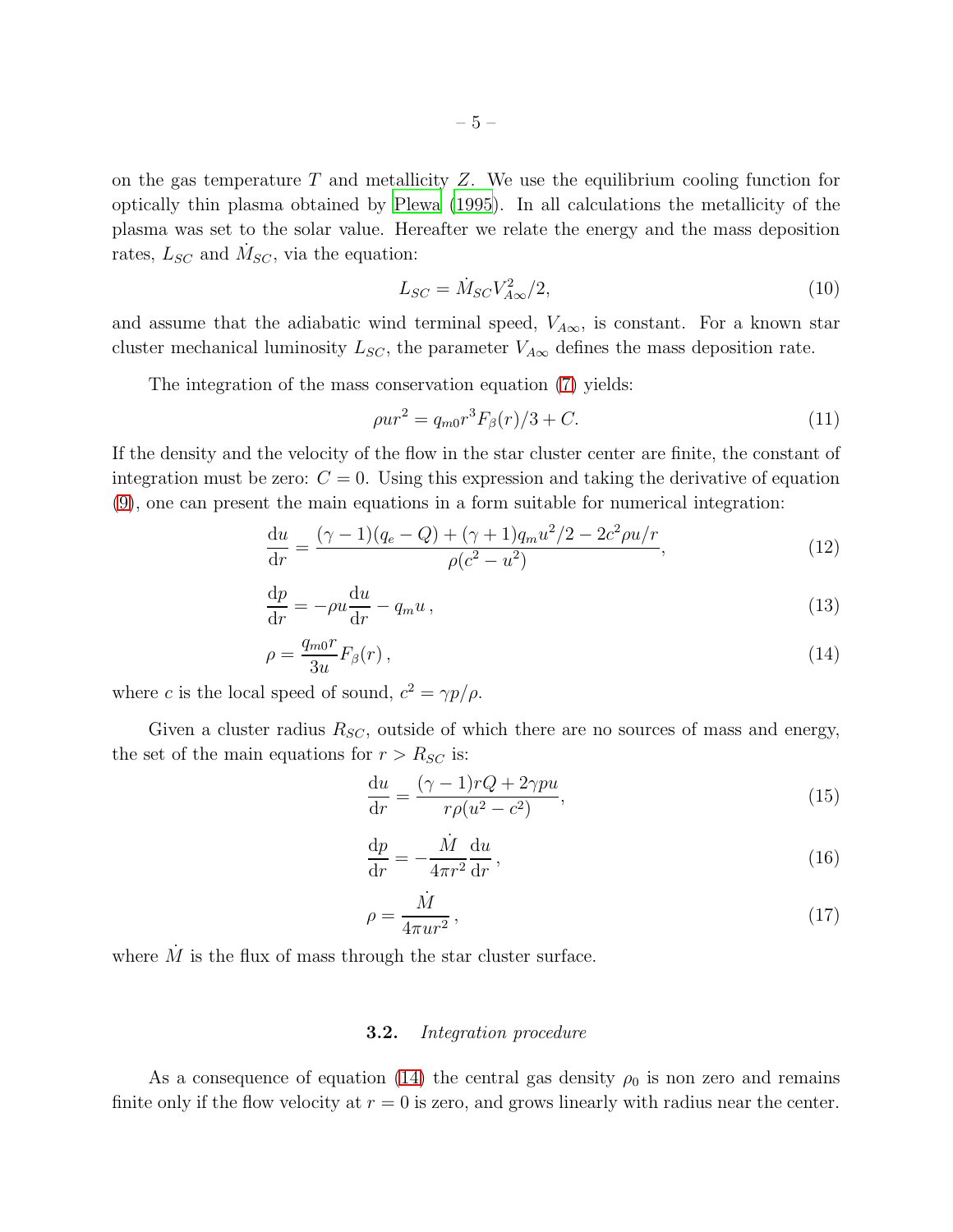The derivatives of the wind velocity and pressure in the star cluster center then are:

$$
\frac{\mathrm{d}u}{\mathrm{d}r} = \left[ (\gamma - 1)(q_{e0} - Q) - 2q_{m0}c_0^2/3 \right] / \rho_0 c_0^2, \tag{18}
$$

$$
\frac{\mathrm{d}p}{\mathrm{d}r} = 0\,,\tag{19}
$$

where  $c_0$  is the sound speed in the star cluster center. It is interesting to note, that these relations are identical to those, obtained for the top-hat or homogeneous and for the exponential stellar density distribution by [Silich et al. \(2004,](#page-20-7) [2011\)](#page-20-3), and that they do not depend on the selected value of  $\beta$ . We make use of these equations in order to move from the center and start the numerical integration.

In the radiative wind model, the central gas density  $\rho_0$  and the central temperature  $T_0$ are related through the equation (Sarazin  $\&$  White 1987; [Silich et al. 2004\)](#page-20-7):

$$
n_0 = q_{m0}^{1/2} \left[ \frac{V_{A,\infty}^2 / 2 - c_0^2 / (\gamma - 1)}{\Lambda(Z, T_0)} \right]^{1/2}
$$
 (20)

where  $n_0 = \rho_0/\mu m_p$  is the central number density of ions and  $\mu m_p$  is the average mass per ion. Thus the central temperature  $T_0$  is the only parameter which selects the solution from a branch of possible integral curves.

Searching for the physical wind solution, two cases may occur. In the first one, it is possible to find the unique solution which passes through the singular point  $R_{sq}$ , where both, the numerator and the denominator in equation [\(12\)](#page-4-0) vanish inside of the cluster:  $R_{sg} < R_{SC}$ . At this point, the subsonic flow in the region  $r < R_{sg}$  changes to a supersonic flow in the region  $r > R_{sg}$ , thus the singular point is also the sonic point. The presence of  $R_{sg}$  inside the cluster allows one to select the value of the central temperature and the unique wind solution. The position of the singular point  $R_{sq}$  can be calculated using the method described by [Silich et al. \(2011\)](#page-20-3), where the formulae which define the hydrodynamic variables and the derivative of the flow velocity at  $R_{sq}$ , and which allow to pass it in the semi-analytic calculations, are given.

In the other case, if the singular point does not exist inside the cluster, the transition from a subsonic to a supersonic flow occurs abruptly at  $R_{SC}$ , where the stellar density changes discontinuously and where the velocity gradient is infinite, CC85 and Canto et al. [\(2000\)](#page-19-14). In this case the numerator and denominator of equation (12) are both positive when one approaches  $R_{SC}$  from the inside, and both negative when one approaches it from the outside.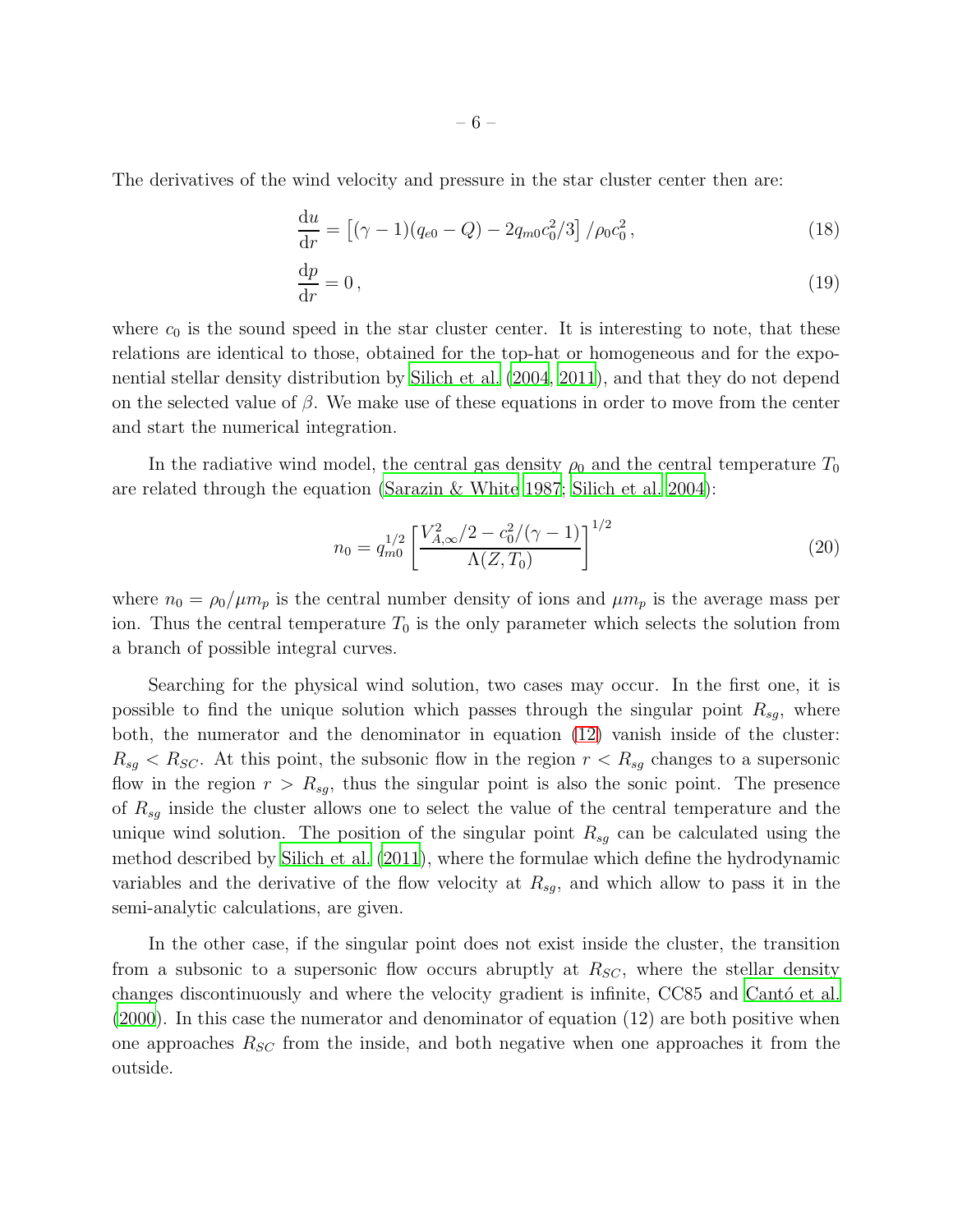## 4. Numerical simulations

We perform 1D numerical simulations to complement the semi-analytical calculations and confirm the results. Full numerical simulations are also required in order to find the hydrodynamic solution in the case of very energetic clusters, where strong radiative cooling promotes thermal instabilities and inhibits a stationary solution. The models are calculated with the finite-difference Eulerian hydrodynamic code FLASH [\(Fryxell et al. 2000](#page-19-17)). Here we perform the 1D numerical simulations assuming spherically symmetric clusters. The calculation of radiative cooling within the computational domain and its impact on the time-step is computed following [Tenorio-Tagle et al. \(2007,](#page-20-8) hereafter GTT07) and Wünsch et al. [\(2008,](#page-20-10) hereafter W08), where the cooling routine uses the [Raymond et al. \(1976](#page-19-18)) cooling function updated by [Plewa \(1995](#page-19-15)).

In GTT07 and W08 the flow was modeled considering a continuous replenishment of internal energy and mass in all cells within the cluster volume at rates  $q_e(r)$  and  $q_m(r)$ , respectively. The dependence of these quantities on radius is given by equations [\(3\)](#page-3-1) and [\(4\)](#page-3-1) with the normalization constants given by equations [\(5\)](#page-3-2) and [\(6\)](#page-3-2).  $\dot{M}_{SC}$  is related to  $L_{SC}$  as given by equation [\(10\)](#page-4-1) through the constant  $V_{A\infty}$ , thus defining the mass flux in the cluster wind. Small values of  $V_{A\infty}$  mean that the mass in winds of individual stars is loaded by additional mass from the parental cloud. At every time-step energy and mass are inserted within the cluster volume following the procedure described in GTT07 and W08.

### 5. Results and discussion

## 5.1. Non-radiative winds

For a stationary wind the total energy flux  $L(r)$  through a sphere of radius r is:

<span id="page-6-0"></span>
$$
L(r) \equiv 4\pi r^2 \rho u \left(\frac{u^2}{2} + \frac{\gamma}{\gamma - 1} \frac{p}{\rho}\right). \tag{21}
$$

In the non-radiative case, this has to be equal to the energy

<span id="page-6-1"></span>
$$
L(r) = \int_0^r 4\pi x^2 q_e dx = 4\pi r^3 F_\beta(r)/3\tag{22}
$$

inserted by stars into a sphere with the same radius. At the sonic point  $R_{son}$ , the wind velocity fulfills  $u(R_{son}) = c(R_{son})$  which together with equations [\(21\)](#page-6-0) and [\(22\)](#page-6-1) and the sound speed definition  $c^2 = \gamma p/\rho$  yields

<span id="page-6-2"></span>
$$
3\rho c^{3}(\gamma + 1) = 2(\gamma - 1)q_{e0}R_{son}F_{\beta}(R_{son}).
$$
\n(23)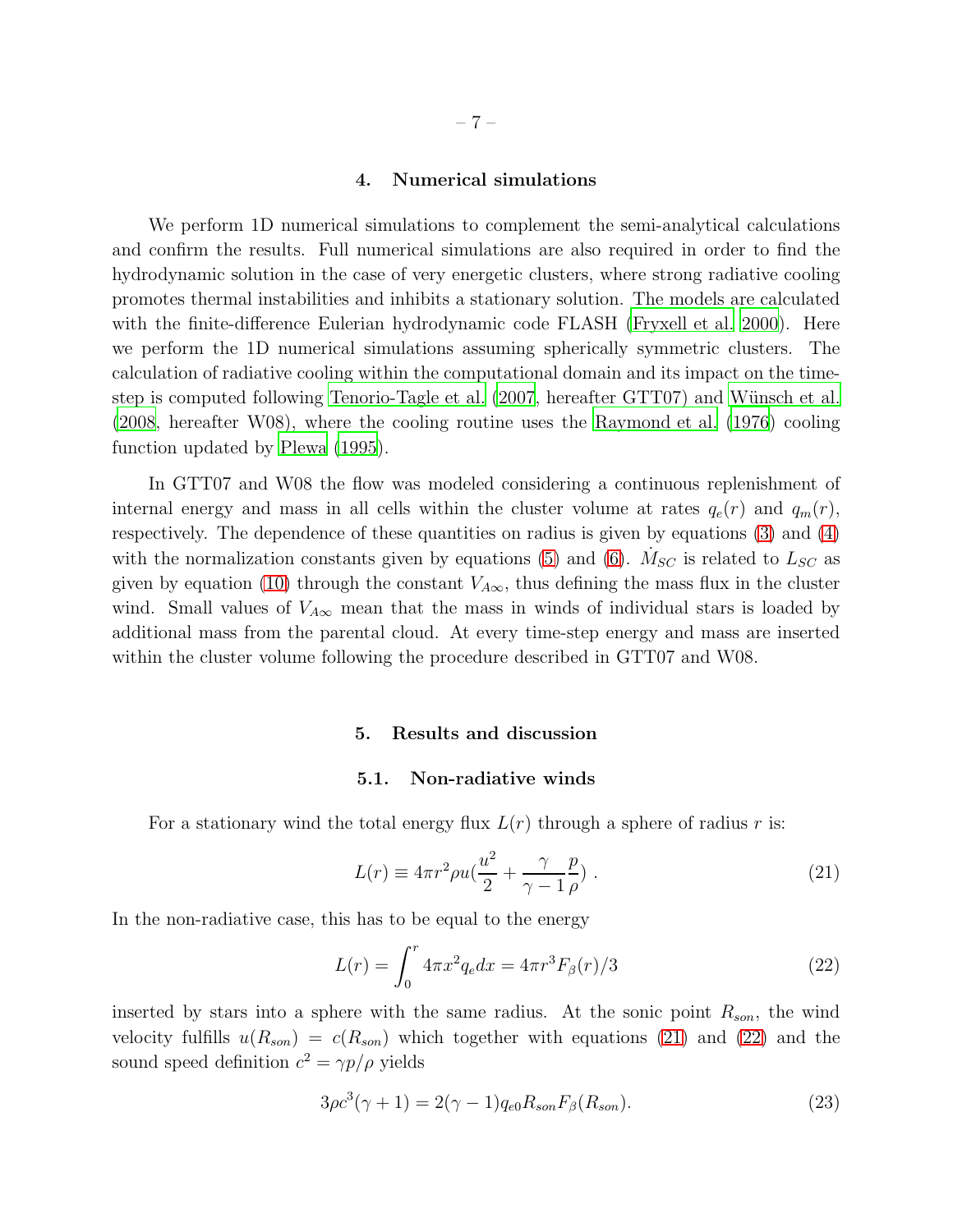<span id="page-7-0"></span>
$$
c^{2}(R_{son}) = \frac{\gamma - 1}{\gamma + 1} V_{A\infty}^{2}.
$$
\n(24)

This implies that in the adiabatic case  $(Q = 0)$ , the sound speed at the sonic point  $R_{son}$ , is exactly one half of the terminal wind velocity  $V_{A\infty}$ , if  $\gamma = 5/3$  (see Cantó et al. 2000).

When the transition to the supersonic regime occurs inside the cluster, the denominator and the numerator of equation [\(12\)](#page-4-0) are both equal to zero and  $R_{son} = R_{sg}$ . In the nonradiative case  $(Q = 0)$  it leads to:

$$
(\gamma - 1)q_e + (\gamma + 1)q_m \frac{c}{2} - \frac{2}{3}q_{m0}c^2 F_\beta(R_{sg}) = 0.
$$
 (25)

Equations [\(3\)](#page-3-1), [\(4\)](#page-3-1) and [\(24\)](#page-7-0) then lead to the algebraic equation for  $R_{sg}$ 

<span id="page-7-1"></span>
$$
\left[1+\left(\frac{R_{sg}}{R_c}\right)^2\right]^{-\beta} = \frac{4}{3(5\gamma-3)}F_{\beta}(R_{sg})\ .
$$
\n(26)

The solution of equation [\(26\)](#page-7-1) can be found numerically. It is a function of only one parameter  $(\beta)$ . The position of the adiabatic singular point for all clusters with a Schuster stellar density profile is shown in Figure [1,](#page-8-0) where the solution of equation [\(26\)](#page-7-1) is also compared to the sonic point positions measured in 1D hydrodynamic simulations. There is an excellent agreement between the two methods. The dependence on the sources (stellar) density distribution alone was already claimed by [Ji et al. \(2006](#page-19-6)).

It is important to note, that in the adiabatic case (when  $Q = 0$ ) there is a critical value of  $\beta$  ( $\beta_{crit} = 1.125$ ) such that for  $\beta \leq \beta_{crit}$  the singular point  $R_{sg} \to \infty$ . This implies, that in clusters with a shallow stellar density distributions ( $\beta \leq \beta_{crit}$ ), the transition to the supersonic regime occurs at infinity (see Figure [1\)](#page-8-0), or if truncated, at the star cluster surface  $R_{SC}$ . On the other hand, in clusters with steeper density gradients the transition to the supersonic regime occurs inside the cluster, if the star cluster is sufficiently large:  $R_{SC} > R_{sg}.$ 

# 5.2. *Reference models*

The input parameters for our reference models are presented in Table 1. All reference clusters (Models I, II, III and IV) include radiative cooling (see equations 9, 12 and 15) and have the same half-mass radius as the exponential model of [Silich et al. \(2011\)](#page-20-3):  $R_{hm} =$ 2.67 pc and the same adiabatic wind terminal speed:  $V_{A\infty} = 1000 \text{ km s}^{-1}$ . For Model I,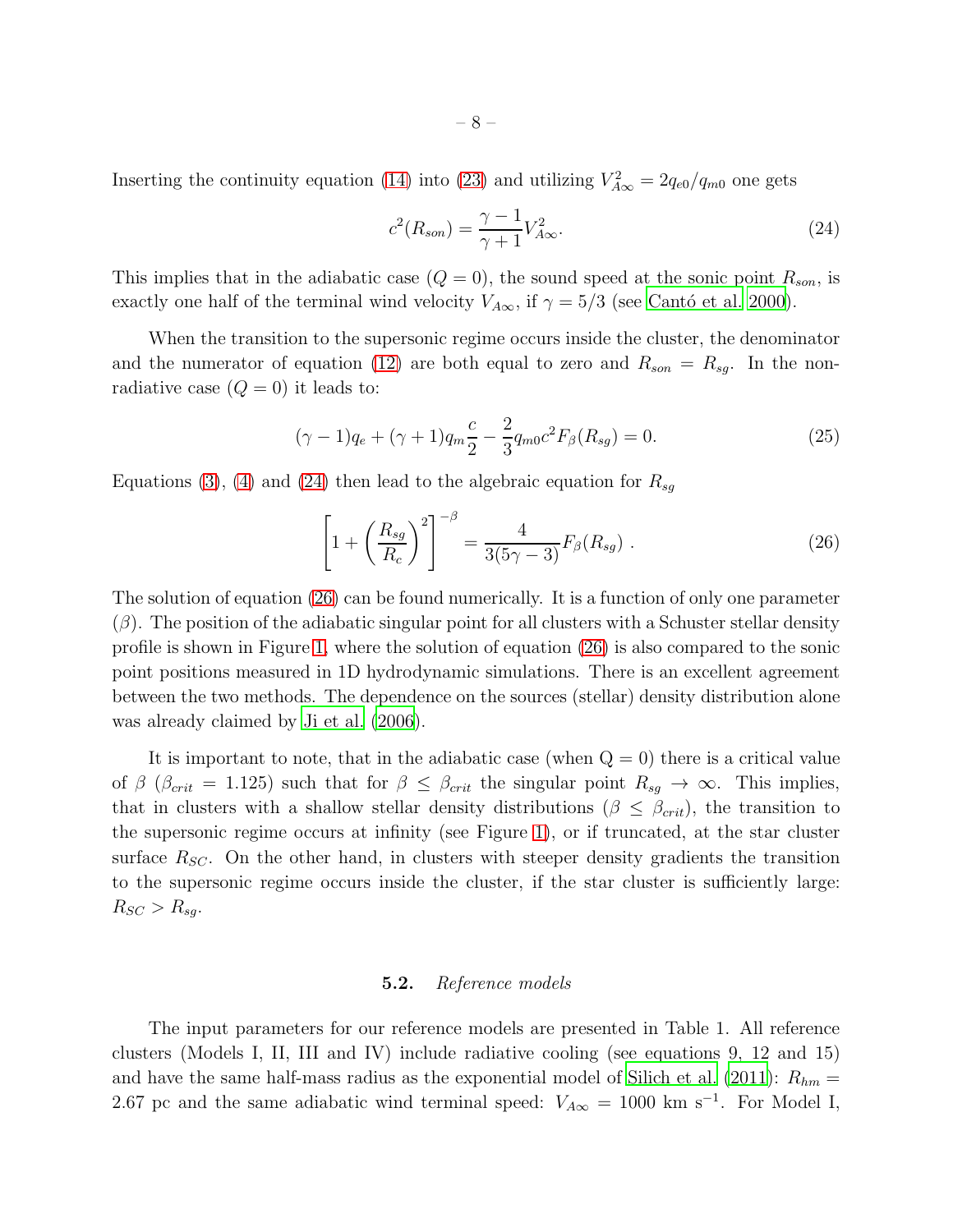

<span id="page-8-0"></span>Fig. 1.— The position of the singular point  $R_{sg}$  normalized by the core radius  $R_c$  as a function of  $\beta$ . Solid line shows the solution of the equation [\(26\)](#page-7-1), x symbols give the position of the sonic points measured in 1D hydrodynamical simulations. The vertical dotted line marks the limiting  $\beta$  value  $\beta_{crit}$  for which the singular point goes to infinity.

| Table 1: Reference models |     |            |                                         |                |
|---------------------------|-----|------------|-----------------------------------------|----------------|
| Model                     | ß   |            | Core radius Cluster radius Sonic radius |                |
|                           |     | $R_c$ (pc) | $R_{SC}$ (pc)                           | $R_{son}$ (pc) |
| (1)                       | (2) | (3)        | $\left(5\right)$                        |                |
|                           | 0   | .          | 3.36                                    | 3.36           |
| Н                         | 1.0 | 1.176      | 4.14                                    | 4.14           |
| Ш                         | 1.5 | 1.176      | 5.59                                    | 5.34           |
|                           | 2.0 | 1.176      | $\infty$                                | 2.78           |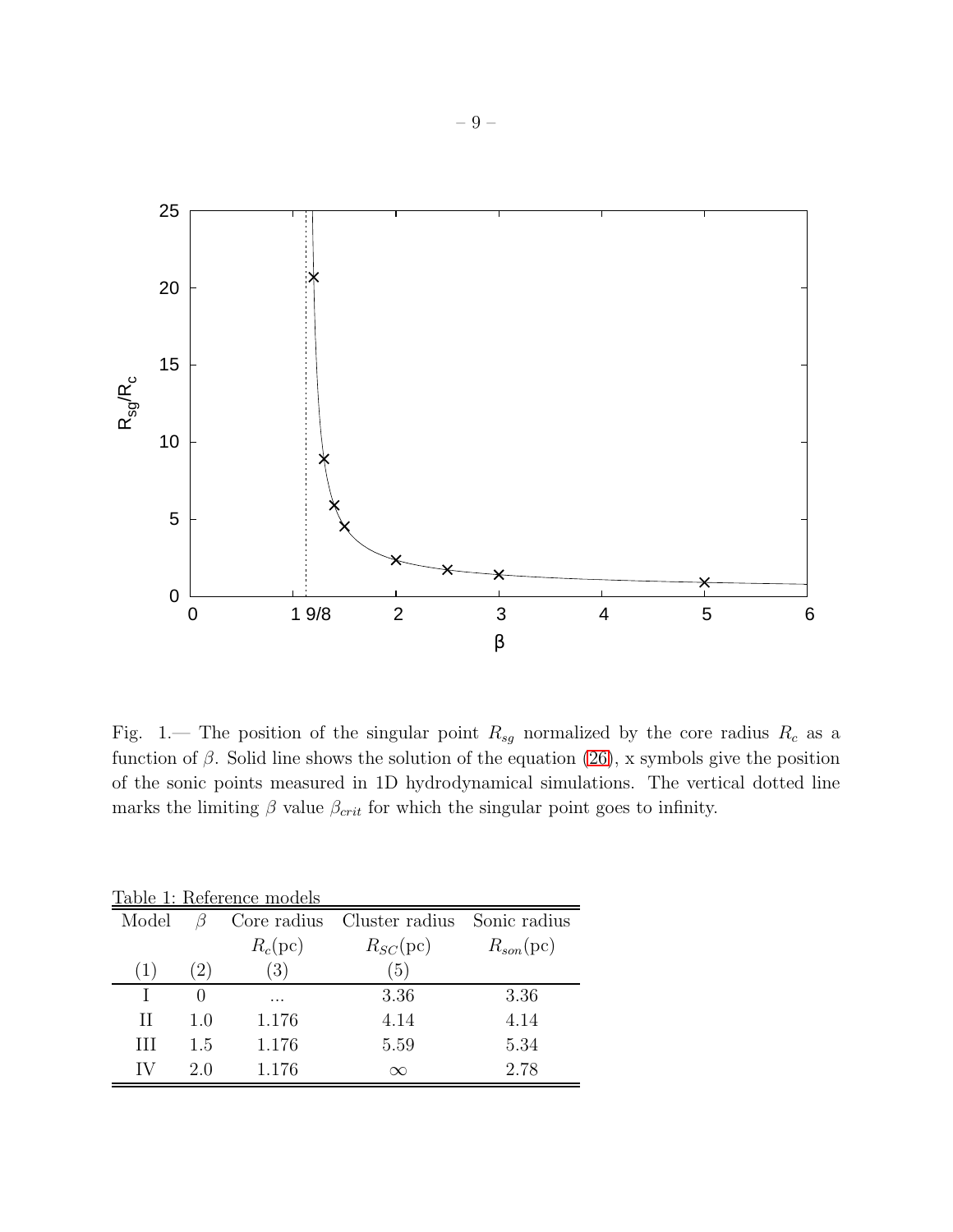

<span id="page-9-0"></span>Fig. 2.— Stationary wind solution for quasi-adiabatic winds. The wind velocity  $u$  - thick lines and the sound speed  $c$  - thin lines (upper left), the density  $n$  (upper right), the temperature T (lower left) and the thermal pressure  $p/k_B$  (lower right) are shown.  $k_B$  is the Boltzmann constant. The lines present the results from the semi-analytic calculations and the circle symbols give the results of 1D hydrodynamical simulations: Model I (dotted lines), Model II (dashed lines), Model III (dash-dotted lines), Model IV (solid lines). The transition to a supersonic regime occurs at radii, where on the left upper panel the thin and thick lines of the corresponding model cross.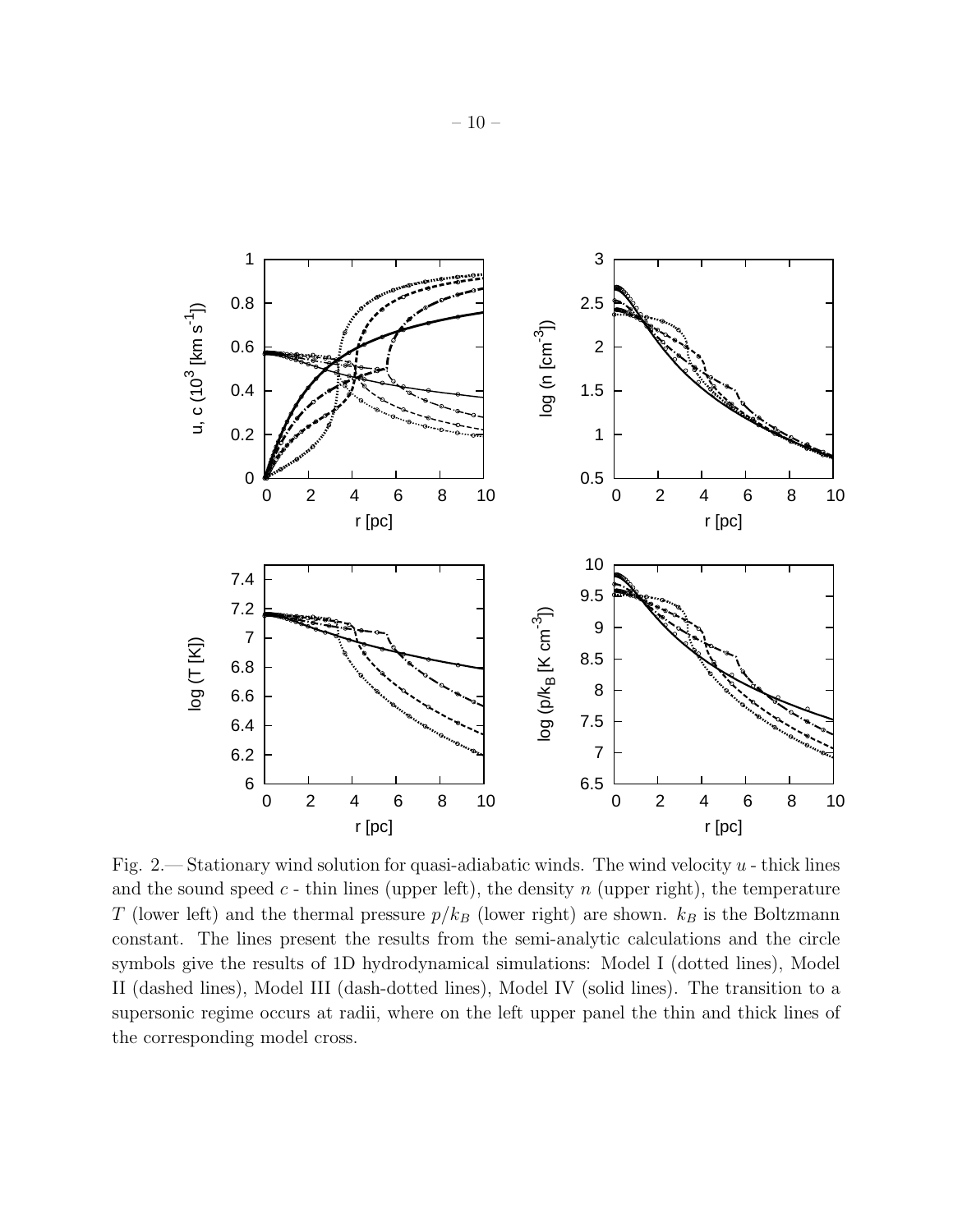which has the flat top-hat stellar density profile  $(\beta = 0)$ , the value of the cut-off radius is  $R_{SC} = 3.36$  pc. The core radius  $(R_c = 1.176$  pc) was chosen so that for  $\beta = 2$  the half mass radius is  $R_{hm} = 2.67$  pc with  $R_{SC} \rightarrow \infty$ . We use the same value of  $R_c = 1.176$  pc in models II and III, what leads to the star cluster radii  $R_{SC} = 4.14$  pc and  $R_{SC} = 5.59$  pc, respectively.

First, we computed the hydrodynamic variables in our reference Models I - IV as functions of r for a mechanical luminosity  $L_{SC} = 3 \times 10^{40} \text{ erg/s}$ , which is typical for young stellar clusters with masses  $\sim 10^6$  M<sub>☉</sub>. For this mechanical luminosity radiative cooling is not important and all the models behave quasi-adiabatically. Figure [2](#page-9-0) shows the distributions of the flow velocity and sound speed (upper left panel), density (upper right panel), temperature (lower left panel) and thermal pressure (lower right panel). The lines show the results from the semi-analytic calculations, whereas circle symbols give the hydrodynamic variables obtained in 1D simulations. The results from the semi-analytic and 1D simulations are in an excellent agreement.

If the transition to the supersonic regime occurs at the star cluster surface, as in the case of Models I and II, the velocity jumps abruptly from subsonic to supersonic, and the density, temperature and pressure decrease sharply at the cluster edge. If the sonic point resides inside the cluster, as in Models III and IV, the transitions are much more gradual and smooth.

The slowest radial decrease in pressure inside the cluster is observed in Model I with the top-hat stellar density profile. This results in a very slowly rising radial velocity inside the cluster followed by a very sharp transition to the supersonic flow at the cluster edge. There, at  $R_{SC}$ , due to a large gradient in the wind velocity, the wind density n, the wind temperature  $T$ , and the wind pressure  $p$  drop sharply.

A slightly larger pressure gradient and the related velocity growth in the central zones is observed for Model II, even larger for Model III and the largest one for Model IV, due to the growing steepness of the stellar density distribution. In the case of Models I and II the density n of these winds also goes down abruptly at  $R_{son} = R_{sg}$ , whereas in Models III and IV the density decreases in a more continuous way.

The abrupt jump in velocity at  $R_{SC}$  in the case of Model I, leads to the fast decrease in temperature and in pressure at this point whereas the wind temperature in Model IV decreases slowly, making this wind the hottest and largest pressure at large distances from the center. Model IV, which has the steepest slope in the stellar distribution, also has the largest velocity gradient and the largest density and pressure in the center. The density, temperature and pressure of Model IV at the star cluster edge are below other models, while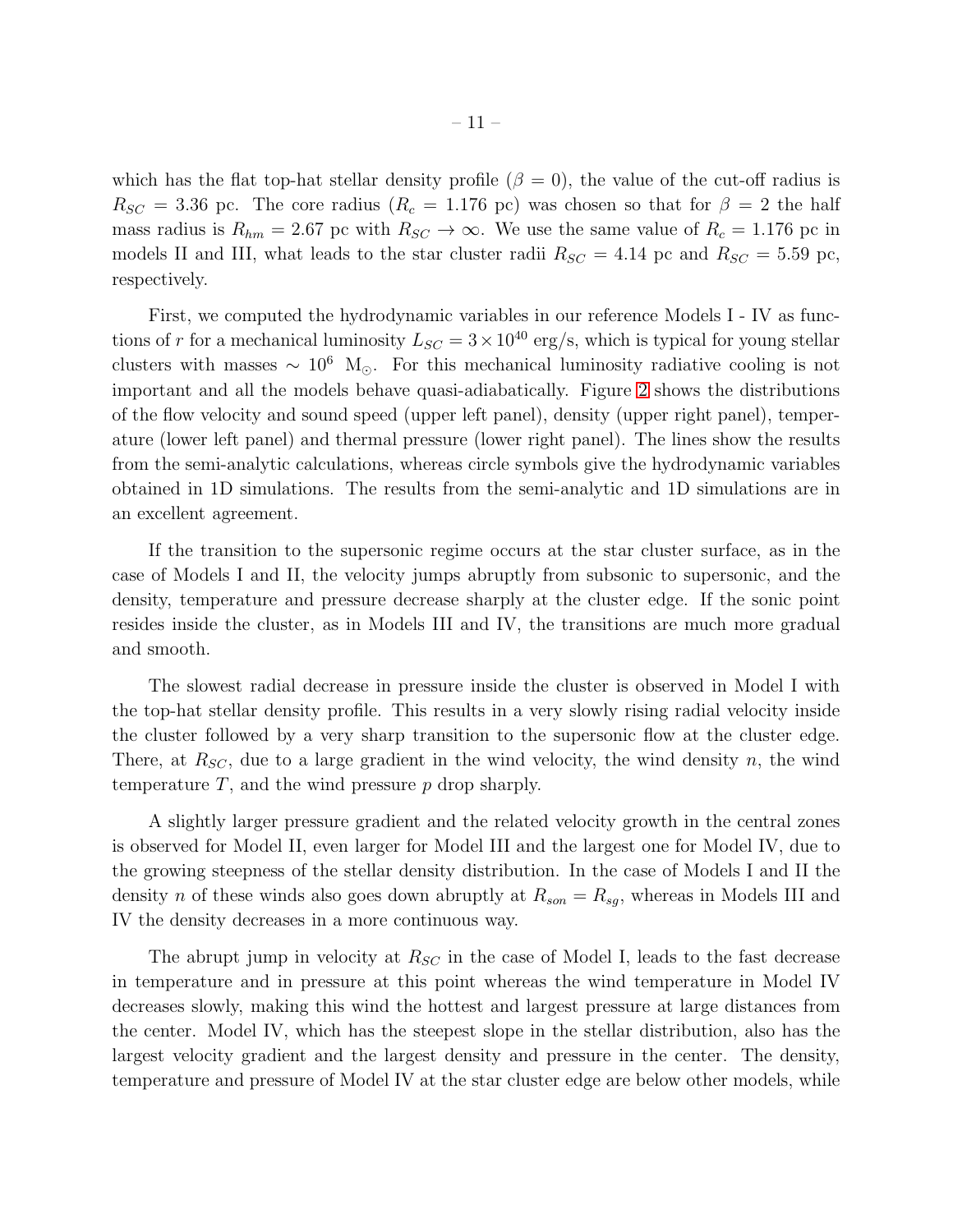further out, at  $r \sim 10 \times R_c$ , are above. Thus, the distribution of all hydrodynamical variables depends significantly on the stellar density distribution.

## 5.3. *The impact of strong radiative cooling*

The impact of radiative cooling on the flow increases with an increasing wind density. Cooling is proportional to the square of density, which is linearly proportional to the total mass of the cluster. Thus cooling becomes more and more important as one considers a larger cluster mass. In order to explore the impact of cooling on the cluster wind behavior, the cluster mechanical luminosity was set to  $L_{SC} = 3 \times 10^{40}$ ,  $3 \times 10^{41}$ ,  $5.25 \times 10^{41}$  and  $5.82 \times 10^{41}$ erg s<sup>-1</sup> in Model II and to  $L_{SC} = 3 \times 10^{40}$ ,  $3 \times 10^{41}$ ,  $4.6 \times 10^{41}$  and  $4.8 \times 10^{41}$  erg s<sup>-1</sup> in Model IV. These values were chosen so that the impact of cooling is clearly visible, however, the winds still remain stationary.

Radiative wind solutions of Model II are plotted in Figure [3,](#page-12-0) and of Model IV in Figure [4.](#page-13-0) In both figures, the results of semi-analytical calculations together with 1D hydrodynamical simulations are given. Notice again the excellent agreement between the solutions obtained with the two very different approaches.

For a total mechanical luminosity  $L_{SC} = 3 \times 10^{40}$  erg s<sup>-1</sup> radiative cooling is not important leading to a quasi-adiabatic solution as already presented in Figure [2.](#page-9-0) However, for larger cluster masses radiative cooling starts to play a major role.

Cooling removes a fraction of the inserted mechanical energy leading to an overall decrease of the wind temperature and thus of the local sound speed. The wind velocity also decreases in this denser plasma, despite the fact that the wind thermal pressure grows with increasing cluster luminosity. At some distance from the center the wind cools down to  $3 \times 10^5$  K. There, cooling speeds up and the temperature quickly reaches its lowest allowed value, which is 10<sup>4</sup> K. This is similar to the behavior of cluster winds with a top-hat and an exponential density profile described by [Silich et al. \(2004](#page-20-7), [2011\)](#page-20-3), GTT07 and W08. For larger  $L_{SC}$  this happens closer to the cluster center. This dramatic temperature decrease leads to a sharp decrease in pressure.

Thus, there is a situation in which more massive clusters present near to their centers a larger pressure due to a density enhancement, while at larger distances their thermal pressure drops more rapidly due to strong radiative cooling. The mechanical luminosity of radiative winds is strongly diminished leading to a decrease in the wind terminal speed. The fraction of the total energy flux retained by the wind decreases with increasing cluster mechanical luminosity as progressively a larger fraction of the deposited energy is radiated away. Figure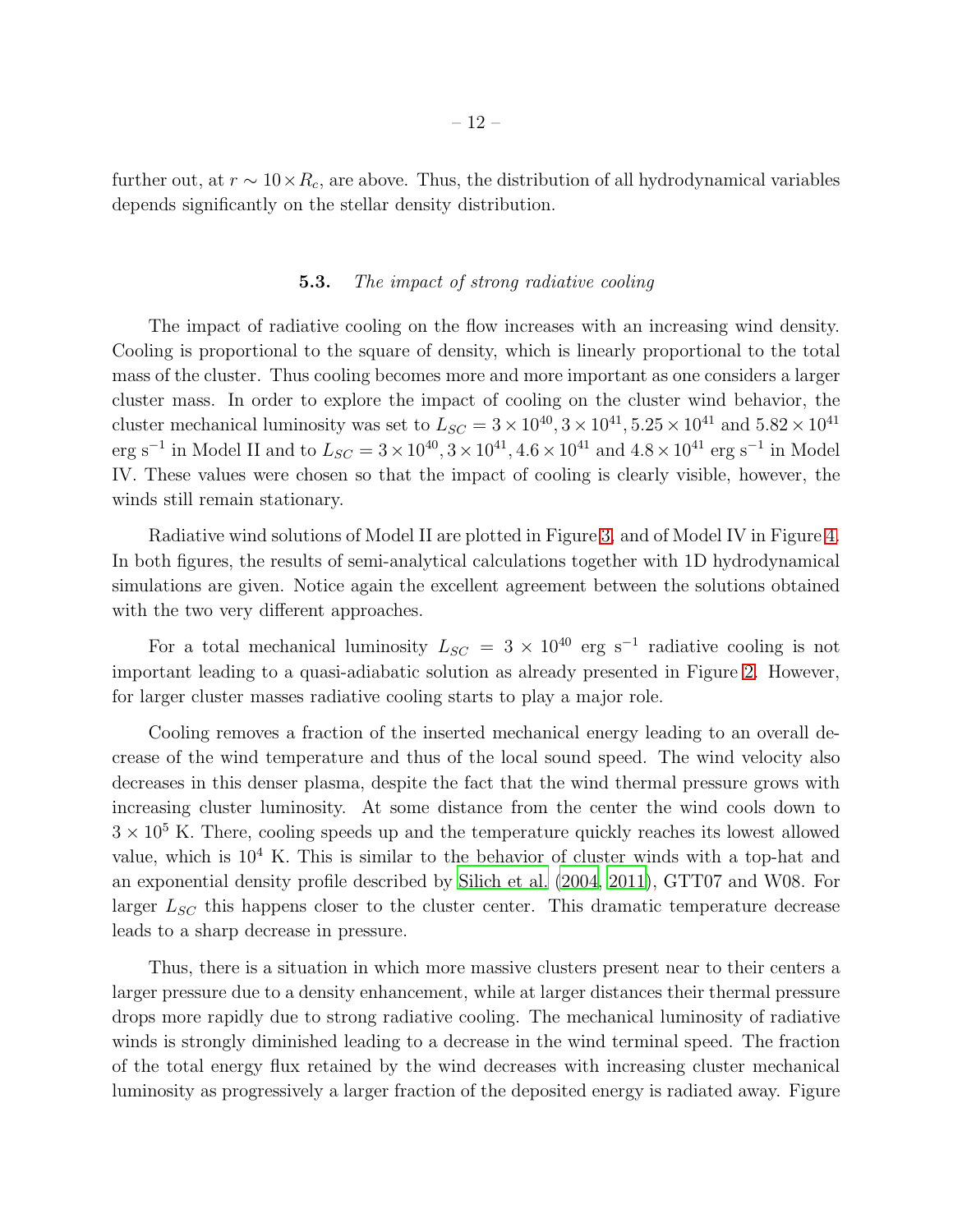

<span id="page-12-0"></span>Fig. 3.— Stationary wind solution for strongly radiative winds with stellar distribution parameters of Model II. Wind velocity  $u$  and local sound speed  $c$  (upper left), the wind density n (upper right), the wind temperature T (lower left) and the wind pressure  $p/k_B$ (lower right) as a function of radius for clusters with  $L_{SC} = 3.0 \times 10^{40}$  erg s<sup>-1</sup> (solid lines),  $3.0 \times 10^{41}$  erg s<sup>-1</sup> (dashed lines),  $5.25 \times 10^{41}$  erg s<sup>-1</sup> (dashed-dotted lines) and  $5.82 \times 10^{41}$  erg s<sup>-1</sup> (dotted lines). Lines give results of the semi-analytical calculations and circles show 1D hydro simulations.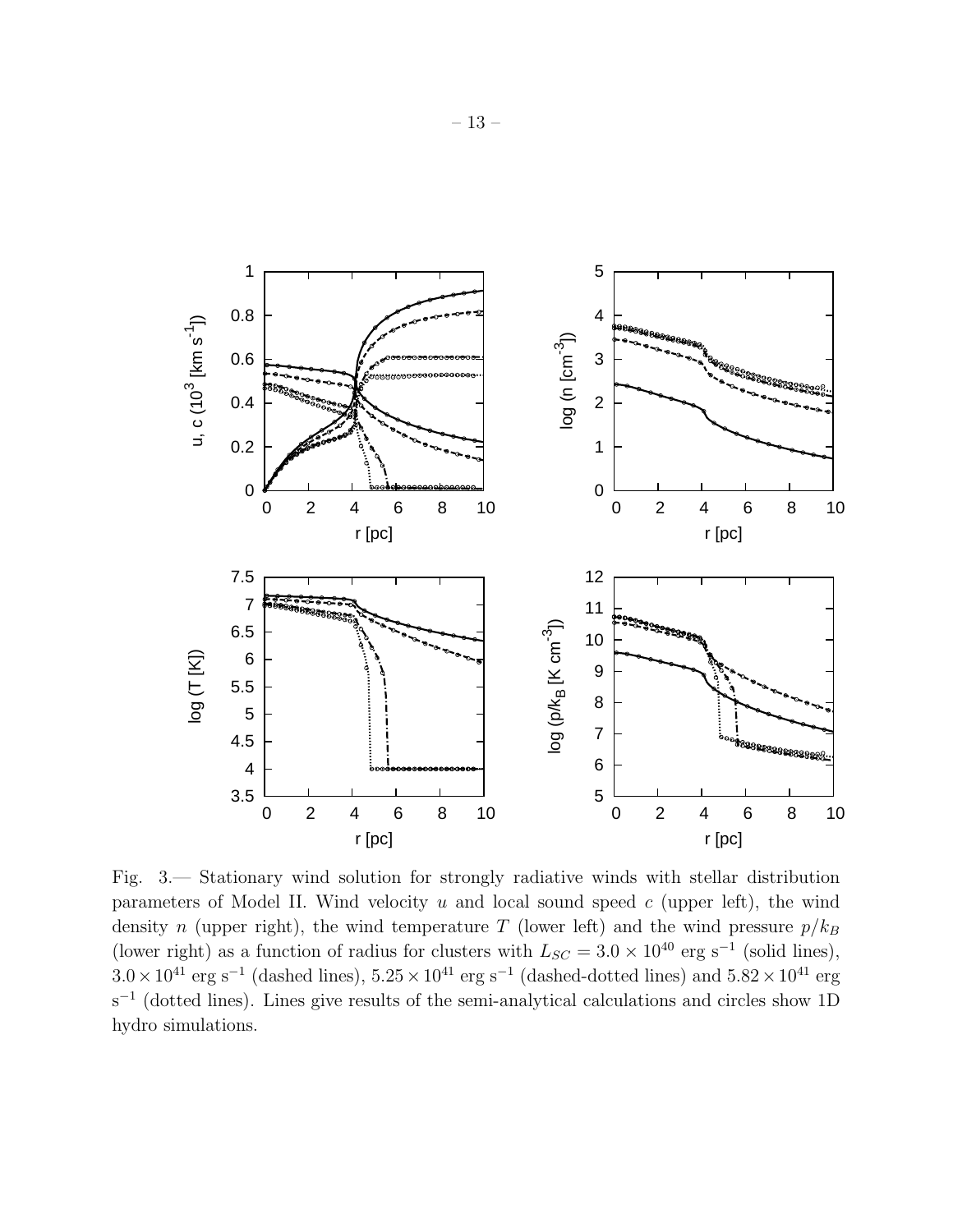

<span id="page-13-0"></span>Fig. 4.— Stationary wind solution for strongly radiative winds with stellar distribution parameters of Model IV. Wind velocity  $u$  and local sound speed  $c$  (upper left), the wind density n (upper right), the wind temperature T (lower left) and the pressure  $p/k_B$  (lower right) as a function of radius for clusters with  $L_{SC} = 3.0 \times 10^{40}$  erg s<sup>-1</sup> (solid lines), 3.0 ×  $10^{41}$  erg s<sup>-1</sup> (dashed lines),  $4.6 \times 10^{41}$  erg s<sup>-1</sup> (dash-dotted lines) and  $4.8 \times 10^{41}$  erg s<sup>-1</sup> (dotted lines). Lines give results of the semi-analytical calculations and circles show 1D hydro simulations. The vertical dashed line in the upper left panel shows the position of the sonic point for the adiabatic case (see Figure 1).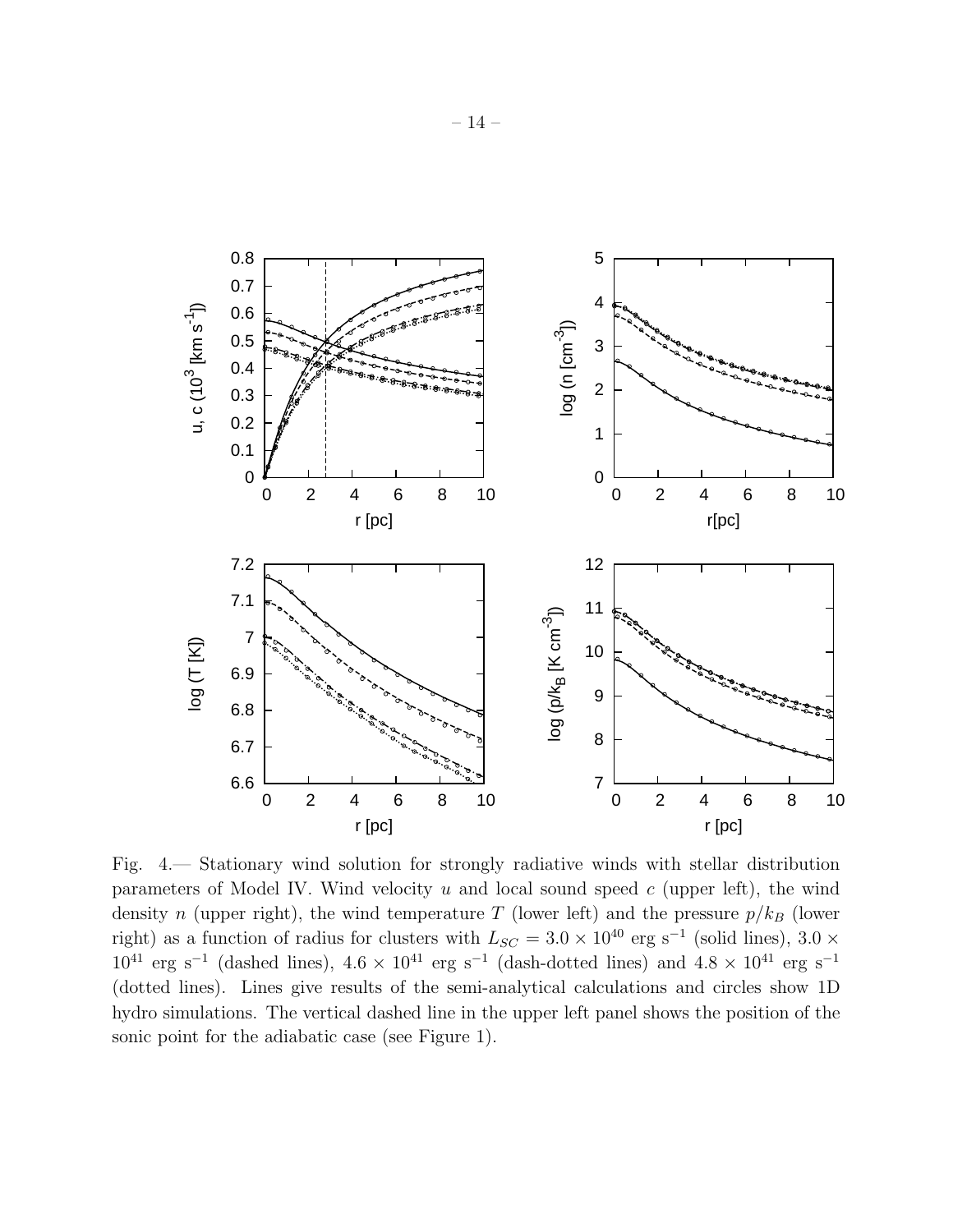[5](#page-14-0) shows the flux of total energy (see equation [21\)](#page-6-0) through a sphere of radius 100 pc as a function of the star cluster deposited mechanical luminosity  $L_{SC}$ . The right most points on the curves mark the largest mechanical luminosity for which a stationary wind solution exists. The largest loss of energy in stationary winds occurs for Models II and III with  $\beta = 1$ and  $\beta = 1.5$ , respectively. For steeper or flatter stellar density profiles the stationary winds vanish at lower mechanical luminosities.

Note also that stationary winds from clusters with a steeper stellar density profiles retain a larger fraction of their deposited energy. This is mainly due to the resultant slope of the wind density distributions, which closely follows that of the stars, and related wind speeds. As we can see in Figures [3](#page-12-0) and [4,](#page-13-0) inside of the star cluster at  $R = 2$  pc, the density is higher in the case of model II with  $\beta = 1$  compared to model IV with  $\beta = 2$ , however the wind speed is lower in model II compared to model IV. Steeper stellar distributions lead to smaller sizes of the strongly radiative high density central regions with winds of high velocity. This leaves less time for cooling in the case of steep than is the case of shallow stellar density profiles.



<span id="page-14-0"></span>Fig. 5.— The fraction of inserted energy retained by stationary winds as a function of the star cluster luminosity, for  $\beta = 0, 1, 1.5$  and 2. (solid, long dashed, short dashed and dash dotted lines, respectively)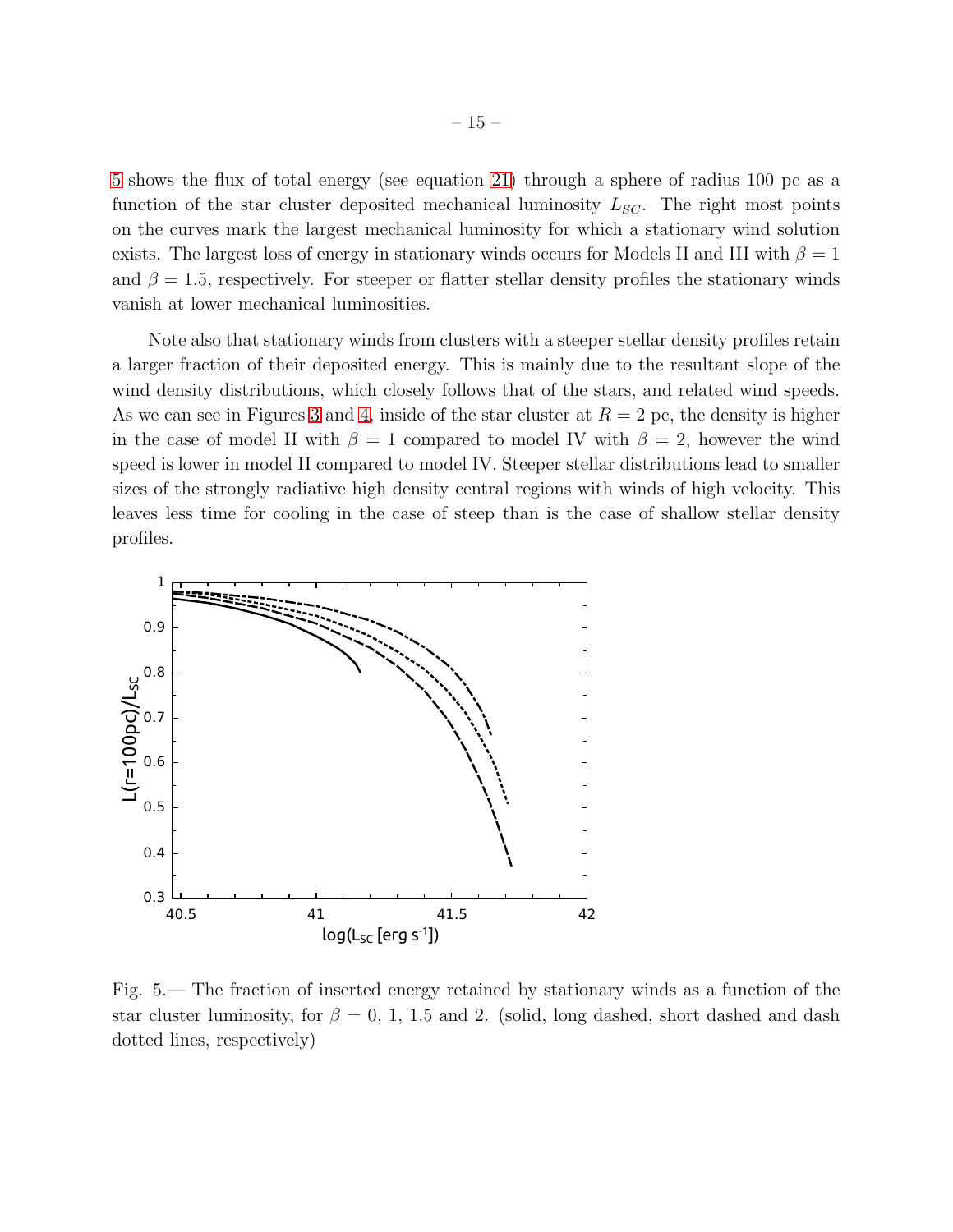# *5.3.1. The Critical Line - semi-analytical solutions and 1D hydrodynamic simulations*

For larger mass clusters or larger mechanical luminosities, one would soon reach the point above which a stationary wind solution does not exist. Physically this means that the hot gas inside the cluster is so dense that the energy deposition by massive stars cannot balance the loses due to expansion and radiative cooling and a large fraction of the gas inevitably cools down. As soon as the temperature drops to several times  $10<sup>5</sup>$  K radiative cooling becomes extremely fast due to free-bound and bound-bound transitions and some regions cool down very quickly to  $\sim 10^4$  K (we do not allow the gas to cool below this temperature assuming that there are enough UV photons to maintain the gas warm and ionized). Consequently, these warm regions are compressed into dense clumps by the surrounding hot gas where the pressure is initially approximately three orders of magnitude larger.

For a given combination of cluster parameters  $\beta$ ,  $R_c$  and  $R_{SC}$ , there is a critical luminosity,  $L_{crit}$ , separating the region of stationary winds from the region where thermal instabilities occur within the cluster volume what leads to clump formation and to nonstationary outflows. The critical luminosity can be determined either by the semi-analytical code by searching for the  $L_{SC}$  above which the solution of equations (12)-(14) does not exist, or by 1D hydrodynamic simulations.

In the case of semi-analytical calculations, we distinguish the two following situations: a) Clusters with  $\beta = 0$ , clusters with  $\beta > \beta_{crit}$ , and compact clusters with  $\beta \leq \beta_{crit}$  (e.g. for  $\beta = 1$  and  $R_{SC}/R_c \leq 8$  and  $R_{SC}/R_c \leq 4.3$  for  $\beta = 0.5$  ). For these clusters the criterion discussed in Tenorio-Tagle et al. (2007) for the homogeneous case, was used. i.e. the transition to the thermally unstable solutions occurs soon after the central temperature  $T_{pm}$  drops to the value which corresponds to the maximum of the central pressure. This temperature is irrespective of the values of  $\beta$ ,  $R_c$  and  $R_{SC}$  and depends only on  $V_{A\infty}$  and Z.  $T_{pm}$  can be calculated by solving the equation:

$$
1 - \frac{q_{m0}\mu_a T_{pm}}{2\mu_i n_0^2 \Lambda(T_{pm}, Z)} \left[ \frac{c_0^2}{(\gamma - 1)T_{pm}} + \frac{n_0^2}{q_{m0}} \frac{d\Lambda(T_{pm}, Z)}{dT_{pm}} \right] = 0, \tag{27}
$$

which is equivalent to equation (7) of [Silich et al. \(2009\)](#page-20-14) with the heating efficiency,  $\eta = 1$ . All these cases have in common the fact that  $R_{sg}$  remains at its adiabatic position. b) More extended clusters with  $\beta \leq \beta_{crit}$  (e.g. for  $\beta = 1$  with  $R_{SC}/R_c \gtrapprox 8$  and for  $\beta = 0.5$ and  $R_{SC}/R_c \ge 4.3$ ). In these cases, strong radiative cooling forces  $R_{son}$  to detach from its adiabatic position, moving towards the center as one considers more massive clusters. Thus, the run of the hydrodynamical variables changes qualitatively, promoting the onset of thermal instabilities. Therefore,  $L_{crit}$  is defined as the value for which  $R_{son}$  begins to detach from its adiabatic position. The two semi-analytical criteria have been combined to define a unique semi-analytical curve for  $L_{crit}$  (see Figure 6).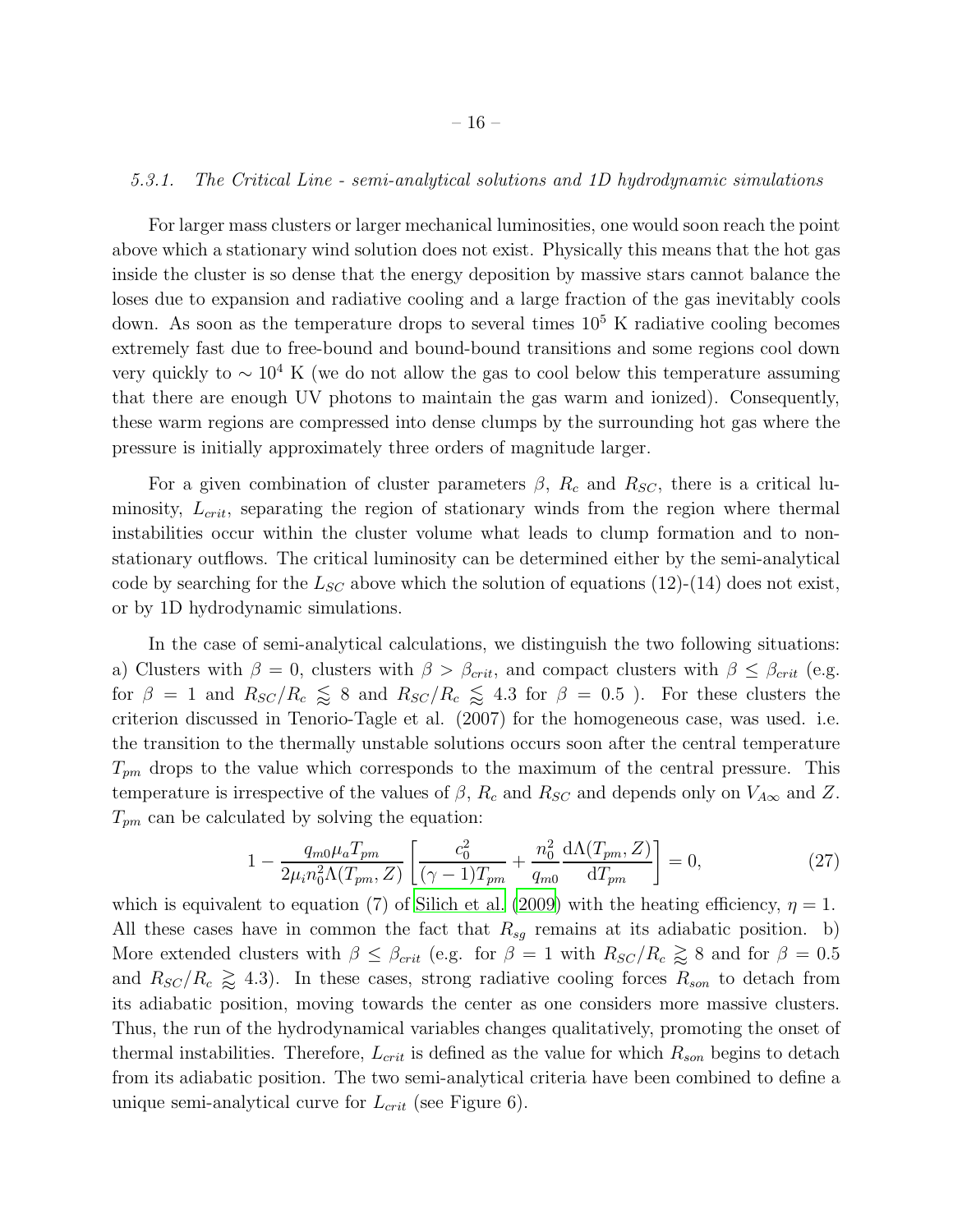In the case of 1D hydrodynamical simulations, we vary  $L_{SC}$  and use the bisection method to search for the largest  $L_{SC}$  for which no zones with temperature smaller than  $10^5$  K appear inside of the cluster or in the case of Models III and IV in the region  $r < 1.1 R_{sq, adia}$ , where  $R_{sg,adia}$  is the singular point for clusters in the adiabatic regime with a given  $\beta$  (calculated using equation (26)).

Figure [6](#page-16-0) compares the results of the semi-analytical calculations with numerical results for different  $\beta$  values. Since  $L_{crit}$  is directly proportional to the size of the cluster, as shown by W08 for clusters with the top-hat profiles, the critical luminosity  $L_{crit}$  is normalized to the star cluster core radius  $L_{crit}/R_c$  and is presented as a function of the normalized star cluster radius  $R_{SC}/R_c$  (left panel), or normalized star cluster half-mass radius  $R_{hm}/R_c$  (right panel). In the case of top-hat profiles, with  $\beta = 0$ , we normalized to  $R_c = 1$  pc. This makes the top-hat cluster radius or top-hat cluster half-mass radius dimensionless and comparable to other profiles with different values of  $\beta$ . There is a good correspondence between the results of semi-analytical and 1D hydrodynamical simulations.



<span id="page-16-0"></span>Fig. 6.—  $L_{crit}/R_c$  as a function of  $R_{SC}/R_c$  (left panel) and  $R_{hm}/R_c$  (right panel) for  $\beta = 0$ (solid line),  $\beta = 1$  (dashed line),  $\beta = 1.5$  (dotted line) and  $\beta = 2$  (dash - dotted line). Lines correspond to the semi-analytic results and open circles give the results of the 1D hydro-simulations.

At low values of  $R_{SC}/R_c$ , where  $R_{SC} < R_c$ , all the curves follow the critical luminosity of the top-hat profile ( $\beta = 0$ ). At somewhat larger values of  $R_{SC}/R_c$ , critical luminosities for models with  $\beta > 0$  deviate from the top-hat line towards higher luminosities. This is because their steeper stellar densities lead to the fastly growing wind velocities and there is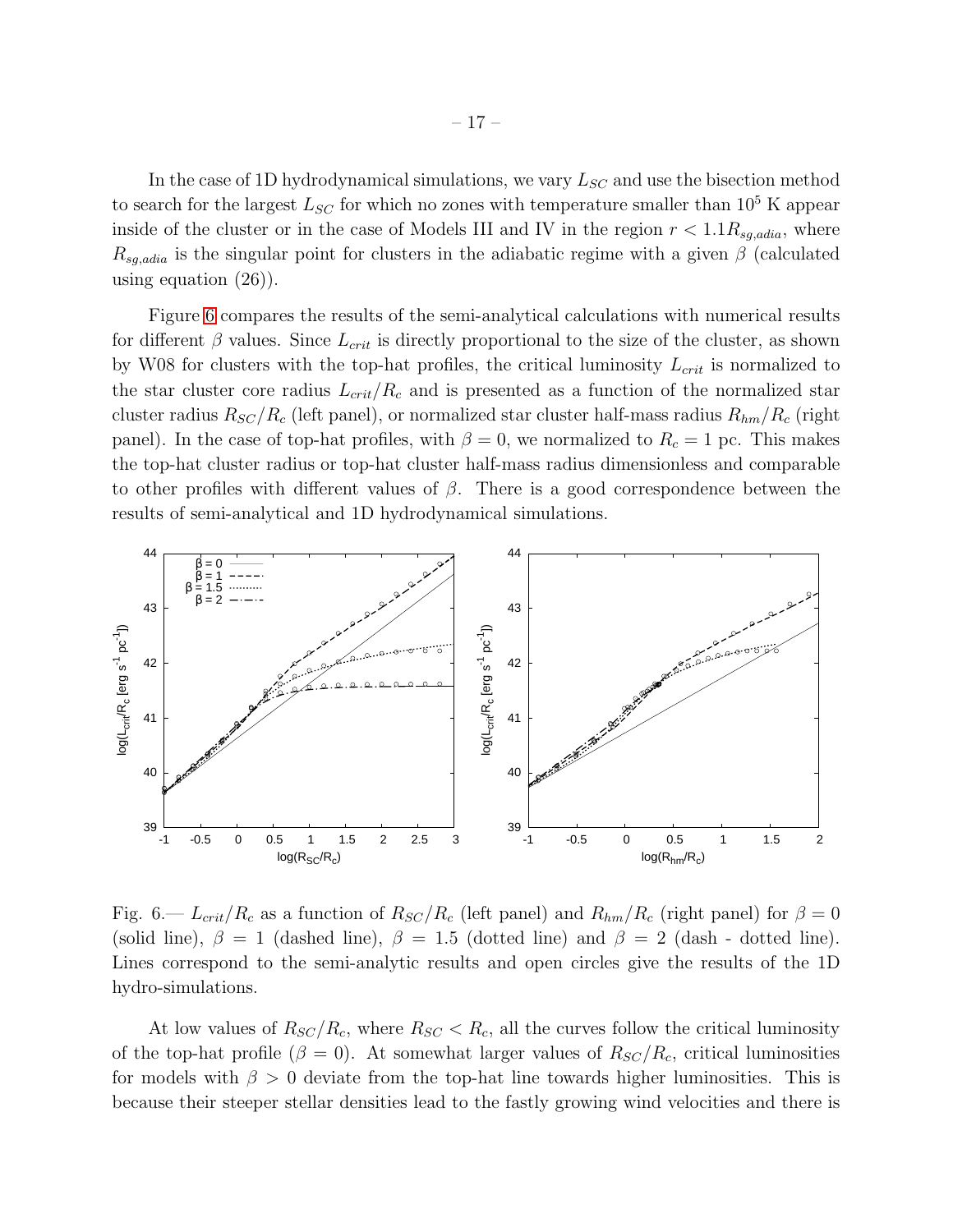less time for cooling and clump formation. Therefore, the cluster wind density and hence the luminosity must be larger to reach the thermally unstable regime. At even higher values,  $R_{SC}/R_c > 10$ , the critical lines of models with  $\beta \geq 1.5$  deviate from the top-hat line towards smaller luminosities reaching a constant value as  $R_{SC} \rightarrow \infty$ . This is because the denser central regions of these clusters undergoing rapid radiative cooling are not influenced by a further increase of  $R_{SC}$ . Critical luminosity curves for models with  $0 < \beta < 1.5$  deviate at large  $R_{SC}/R_c$  from the top-hat critical line, however since the mass contribution of their peripheral parts is never negligible, they have even for  $R_{SC}/R_c \rightarrow \infty$  some non-zero slope of the  $L_{crit}/R_c$  vs  $R_{SC}/R_c$  line depending on the value of  $\beta$ .

The  $L_{crit}/R_c$  vs  $R_{hm}/R_c$  profiles are shown in the right panel of Figure 6. They are similar to  $L_{crit}/R_c$  vs  $R_{SC}/R_c$  profiles. The difference appears at the high  $R_{hm}/R_c$  values: for  $\beta \geq 1.5$  the  $R_{hm}/R_c$  can not grow to infinity. It has a finite value depending on  $\beta$ . For  $\beta = 2$  it is about 2.26 and for  $\beta = 1.5$  it is about 36.84.

## 6. Summary

We have developed a model for the winds driven by stellar clusters with a generalized Schuster stellar density distribution. Two methods: a semi-analytic solution and 1D hydrodynamical simulations have been thoroughly discussed and shown in excellent agreement for clusters whose mechanical luminosities do not exceed the critical value,  $L_{crit}$ .

The semi-analytic solution cannot be applied for clusters with  $L_{SC} > L_{crit}$  as in this case radiative cooling is extremely fast and the solution becomes thermally unstable. Nevertheless, assuming spherically symmetric star clusters, we have inferred the properties of stationary star cluster winds. For example, we have shown that in the adiabatic case, when radiative cooling is excluded, the position of the sonic point  $R_{son}$ , where the wind speed reaches the local sound speed, is given by the steepness of the stellar density distribution, if the singular point  $R_{sq}$  of the equation [\(12\)](#page-4-0) for the radial gradient of the wind speed is inside of the cluster:  $R_{sg} = R_{son} < R_{SC}$ .  $R_{sg}$  is larger in clusters with flatter stellar density distributions (smaller  $\beta$ ) and goes to infinity for  $\beta \leq \beta_{crit}$ , where  $\beta_{crit} = 9/8$ . This implies that inside clusters with flat stellar density distributions the flow is always subsonic and the transition to the supersonic flow occurs at the star cluster surface, whereas in clusters with steeper density distributions the transition to the supersonic regime may occur either inside of the cluster, or at its surface, depending on whether the value of the cut-off radius  $R_{SC}$  is larger or smaller than that of the singular point  $R_{sg}$ .

The position of the sonic point either inside the cluster or on its surface leads to two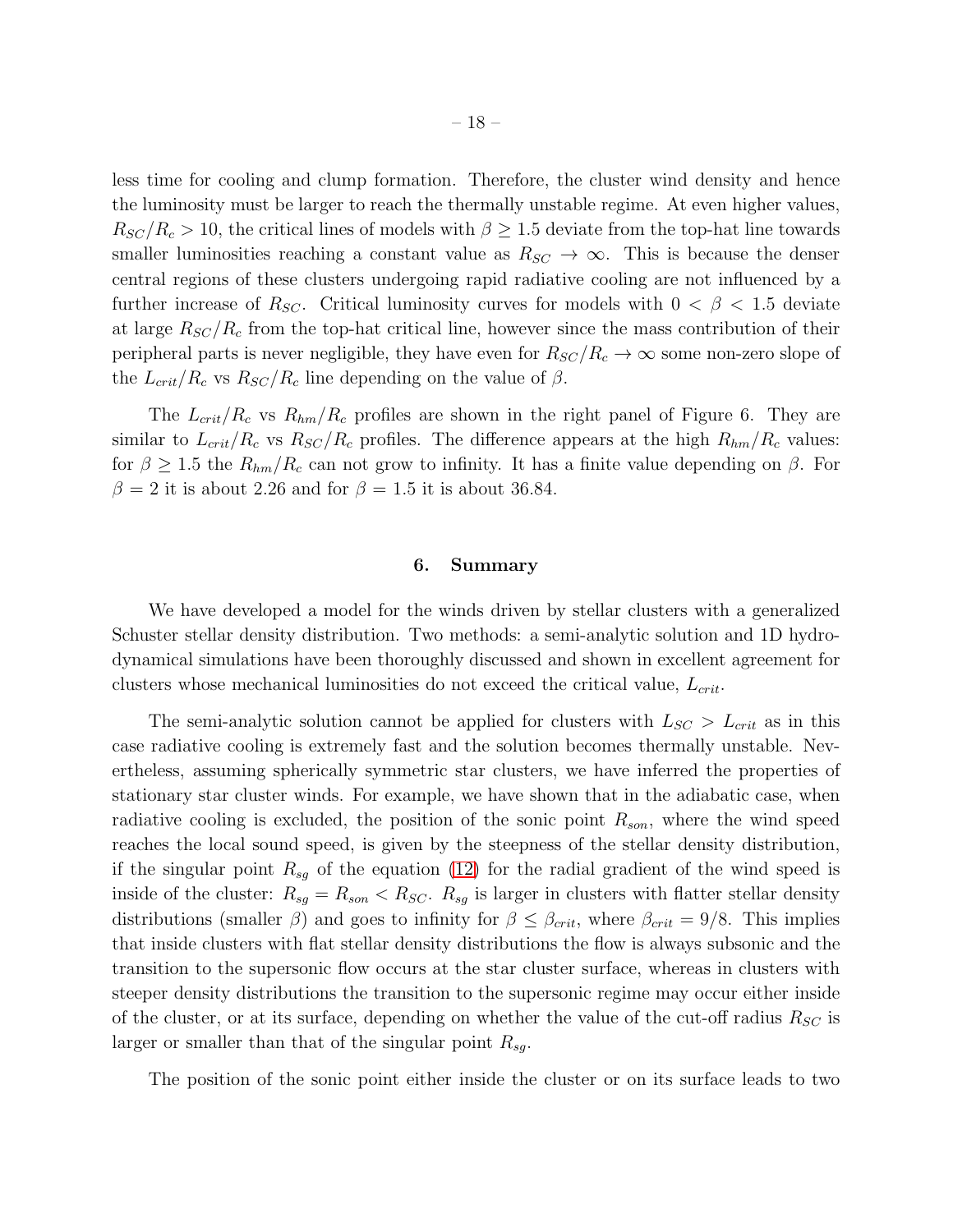kinds of very different winds: in the first case the wind velocity increases gradually from the cluster center, while in the shallow cases there is a very slow subsonic wind inside the cluster and a strong wind acceleration to supersonic speed just at the cluster surface.

As one considers more massive clusters, the wind density increases implying a growing influence of radiative cooling: a fraction of the wind mechanical energy is lost and the wind temperature, velocity and sound speed decrease. The most energetic stationary winds exist for clusters with moderate steepnesses ( $\beta = 1 - 1.5$ ) although a large fraction of this energy is lost by radiation. For less or more steep stellar density profiles the wind becomes nonstationary at lower mechanical luminosities. The steepness of the stellar density profile also regulates the fraction of energy that is radiated away. Steeper stellar distributions lead to smaller sizes of the high density strongly radiative central regions with high wind speeds: there is less time for cooling of winds in clusters with steep stellar density profiles.

The dependence on the star cluster parameters, was explored. The normalized critical energy,  $L_{crit}/R_c$ , was calculated as a function of the normalized star cluster radius,  $R_{SC}/R_c$ , and also as a function of the normalized star cluster half-mass radius,  $R_{hm}/R_c$ , and is plotted in Figure 6. One can compare target cluster parameters with these critical lines in order to find if radiative cooling may affect the star cluster driven flow significantly. The position of the normalized critical line  $L_{crit}/R_c$  separates stationary winds from non-stationary winds in which frequent thermal instabilities in the deposited matter lead to the rapid condensation of unstable parcels of gas forming cold cloudlets immersed in the pervasive hot matter.

Clusters with a decreasing stellar density ( $\beta > 0$ ) and  $R_{SC} < 10 \times R_c$  have  $L_{crit}/R_c$ at higher values compared to the top-hat ( $\beta = 0$ ) stellar density profiles. If  $R_{SC} > 10 \times$  $R_c$ , in clusters with a steep stellar density distribution ( $\beta \geq 1.5$ ), the critical luminosity  $L_{crit}/R_c$  approaches a constant value because the central cooling regions are only marginally influenced by increasing  $R_{SC}/R_c$ .

The non-stationary winds formed in high mass clusters with the total luminosity above the critical value  $L_{crit}$  will be explored using 3D hydrodynamical simulations in a forthcoming communication. We shall also investigate if there are clusters formed with a mass near the critical luminosity  $L_{crit}$ . The very compact MW cluster Arches is a candidate. Also some compact clusters in the LMC or in M82 and the Antennae galaxies may be close or above the critical line suffering from strong internal cooling.

The authors express their thanks to the anonymous referee, whose proposals have helped improve this paper. This study has been supported by the Czech Science Foundation grant 209/12/1795 and by the project RVO: 67985815; the Academy of Sciences of the Czech Republic and CONACYT-México research collaboration under the project 17048: Violent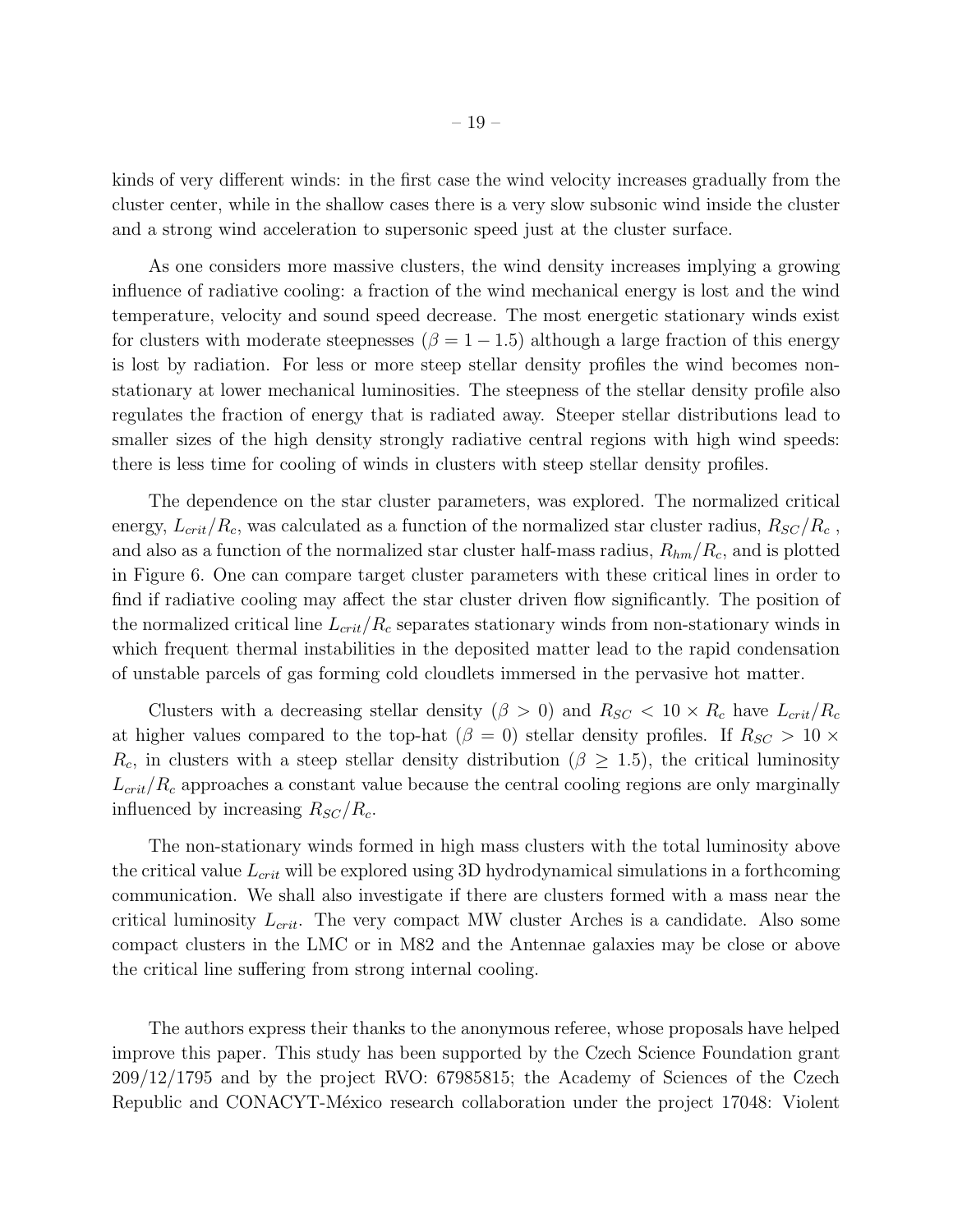star formation; the CONACYT - México, research grants 131913 and 167169. H-Z. F. wishes to express his thanks to CONACYT-México for additional support through grants 162184 and 186720.

# REFERENCES

- <span id="page-19-2"></span>Book, L. G., Chu, Y.-H., Gruendl, R. A., & Fukui, Y. 2009, AJ, 137, 3599
- <span id="page-19-14"></span>Cantó, J., Raga, A. C., & Rodríguez, L. F. 2000, ApJ, 536, 896
- <span id="page-19-4"></span>Chevalier, R. A. & Clegg, A. W. 1985, ApJ, 317, 44
- <span id="page-19-1"></span>Dawson, J. R., McClure-Griffiths, N. M., Wong, T., et al. 2013, ApJ, 763, 56
- <span id="page-19-7"></span>Dib, S., Kim, J., & Shadmehri, M. 2007, MNRAS, 381, L40
- <span id="page-19-8"></span>Elson, R. A. W., Fall, S. M., & Freeman, K. C. 1987, ApJ, 323, 54
- <span id="page-19-17"></span>Fryxell, B., Olson, K., Ricker, P., et al. 2000, ApJS, 131, 273
- <span id="page-19-6"></span>Ji, L., Wang, Q. D., & Kwan, J. 2006, MNRAS, 372, 497
- <span id="page-19-13"></span>Johnson, H. E. & Axford, W. I. 1971, ApJ, 165, 381
- <span id="page-19-10"></span>King, I. 1962, AJ, 67, 471
- <span id="page-19-11"></span>King, I. R. 1966, AJ, 71, 64
- <span id="page-19-9"></span>Mengel, S., Lehnert, M. D., Thatte, N., & Genzel, R. 2002, A&A, 383, 137
- <span id="page-19-12"></span>Ninkovic, S. 1998, Serbian Astronomical Journal, 158, 15
- <span id="page-19-0"></span>Oey, M. S., Watson, A. M., Kern, K., & Walth, G. L. 2005, AJ, 129, 393
- <span id="page-19-15"></span>Plewa, T. 1995, MNRAS, 275, 143
- <span id="page-19-3"></span>Portegies Zwart, S. F., McMillan, S. L. W., & Gieles, M. 2010, ARA&A, 48, 431
- <span id="page-19-18"></span>Raymond, J. C., Cox, D. P., & Smith, B. W. 1976, ApJ, 204, 290
- <span id="page-19-5"></span>Rodríguez-González, A., Cantó, J., Esquivel, A. & Velázquez, P. F. 2007, MNRAS, 380, 1198
- <span id="page-19-16"></span>Sarazin, C. L. & White, III, R. E. 1987, ApJ, 320, 32